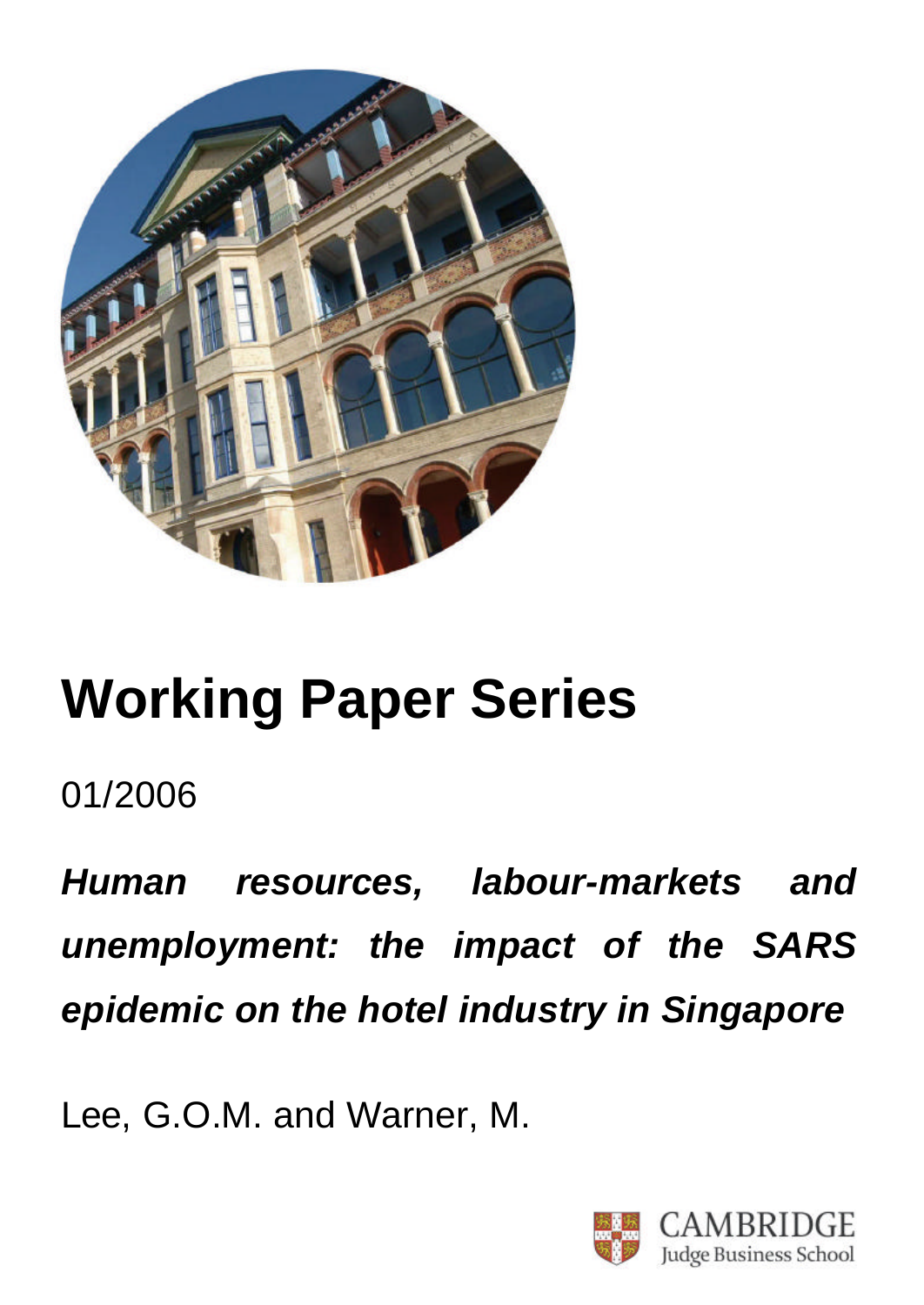These papers are produced by Judge Business School, University of Cambridge. They are circulated for discussion purposes only, their contents should be considered preliminary and are not to be quoted without the authors' permission.

Author contact details are as follows:

Grace Lee Dept of Public & Social Administration City University of Hong Kong sagrace@cityu.edu.hk

 Malcolm Warner Judge Business School University of Cambridge m.warner@jbs.cam.ac.uk

This paper is forthcoming in the Asia Pacific Business Review.

Please address enquiries about the series to:

Research Support Manager Judge Business School Trumpington Street Cambridge CB2 1AG, UK Tel: 01223 760546 Fax: 01223 339701 E-mail: research-support@jbs.cam.ac.uk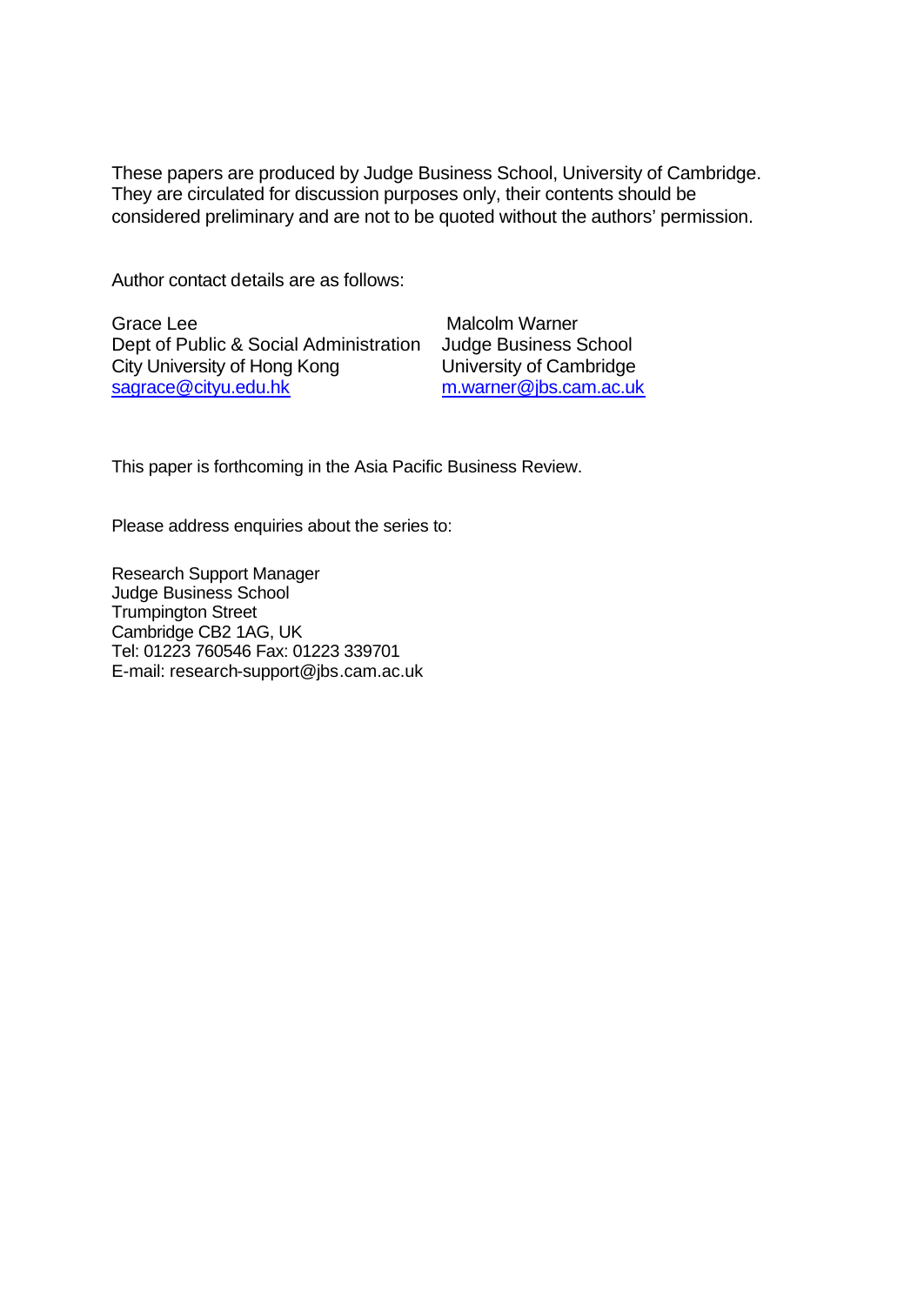*Human Resources, Labour-Markets and Unemployment: The Impact of the SARS* 

*Epidemic on the Hotel Industry in Singapore*

*Grace O M Lee and Malcolm Warner*

# **Biographical**

Grace O.M. Lee is currently Associate Professor in the Department of Public and Social Administration, City University of Hong Kong. Email: sagrace@cityu.edu.hk

Malcolm Warner is currently Professor and Fellow Emeritus, Wolfson College and Judge Business School, University of Cambridge. Email: m.warner@jbs.cam.ac.uk

(approximate word count: 8020, *excl.* tables and figures)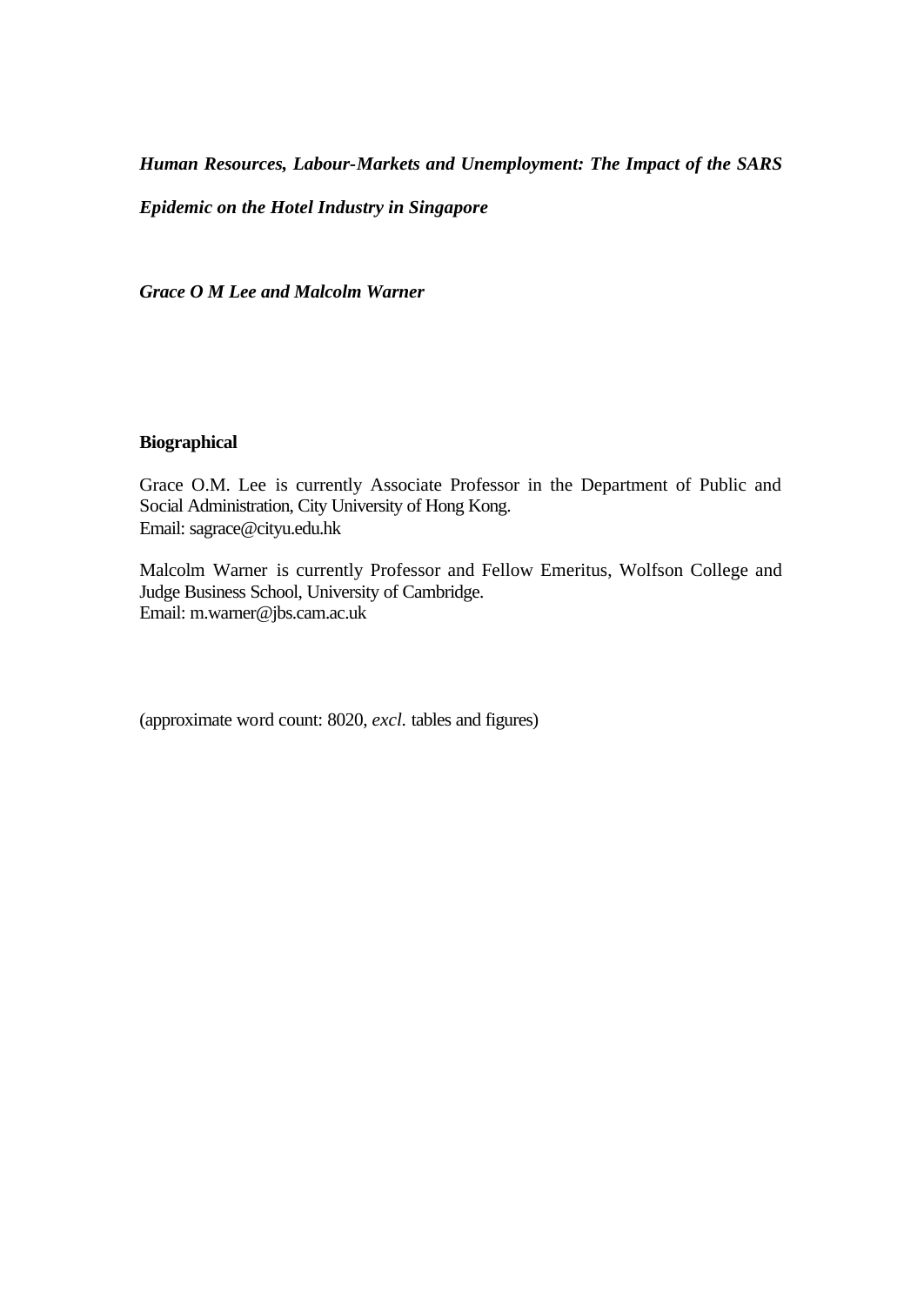#### *Abstract*

*This article examines the links between epidemics and their economic and human resources consequences in a contemporary setting, specifically in terms of their impacts on human resources, labour-markets and jobs. To exemplify the above, we looked at SARS (Severe Acute Respiratory Syndrome) a phenomenon we have previously investigated in the People's Republic of China and Hong Kong, vis-à-vis its impact on the Singapore economy, its human resources, labour-market and its level of employment and unemployment. We hypothesized that the greatest impact would be on human resource management (HRM) in the service-sector and on particular subsectors, such as the hotel industry. It concludes that the demand and supply 'shocks' investigated affected both the demand for and the supply of labour in the sector, with observable HRM consequences for hotel employment (as in the case of both mainland China and Hong Kong, although each being on their different respective scales, with one large and one small in population base). The Singapore outcome was, however, to prove closer to the Hong Kong experience, than to the Chinese case.* 

## **Key-Words**

Asian economy, China, demand, epidemics, employment, Hong Kong, hotel industry, Human Resource Management (HRM), labour-market, Severe Acute Respiratory Syndrome (SARS), service-sector, Singapore, supply, uncertainty, unemployment.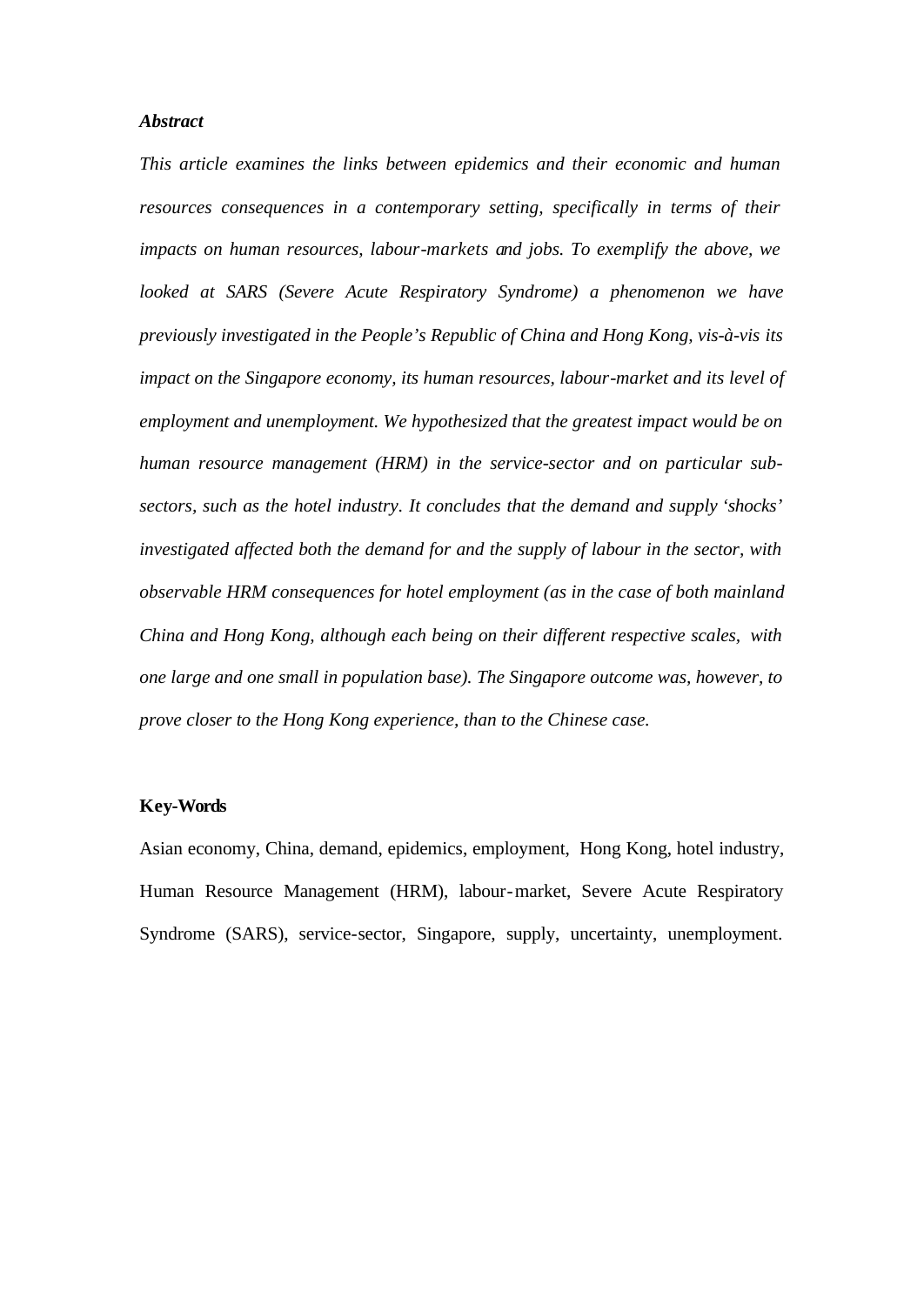#### **Introduction**

On 12 March 2003, the World Health Organization (WHO) issued a 'global alert' on Severe Acute Respiratory Syndrome (SARS), a newly emerging respiratory illness associated with potentially significant morbidity and mortality (WHO, 2003). International travel appeared to be responsible for the rapid intercontinental spread of this disease, and by 31 May 2003, SARS had affected 32 countries with a total number of 8,360 cases (916 proving fatal overall, with 33 dying in Singapore, we shall shortly see) (World Health Organization, 2003).

The outbreaks beyond the mainland People's Republic of China (PRC), namely in the Hong Kong Special Administrative Region, Singapore and Vietnam, as well as in Toronto and elsewhere, were initiated by cases that were mostly imported from *Guangdong,* the Southern-most Chinese province, before the virus had been identified and before appropriate measures had been put in place to prevent its transmission (Lee et al, 2003; Poutanen et al, 2003; Hsu et al, 2003). Singapore, like Hong Kong, has one of the busiest airports in Southeast Asia, and has numerous arrivals each day from countries in the region affected by health dysfunctions. The city-state was, and still is, therefore potentially vulnerable to the importation of SARS that could in turn initiate new cases

This article begins with a brief background account of the imported cases of SARS to Singapore and then goes on to analyze the impact on the Singapore economy, its labour-market and one particularly vulnerable sub-sector of its now pre-eminent service industries (Khatri, 2004: 221-222), namely hotels (and hospitality). Thus, as will be apparent in our analysis, epidemics, mortality and urbanization are now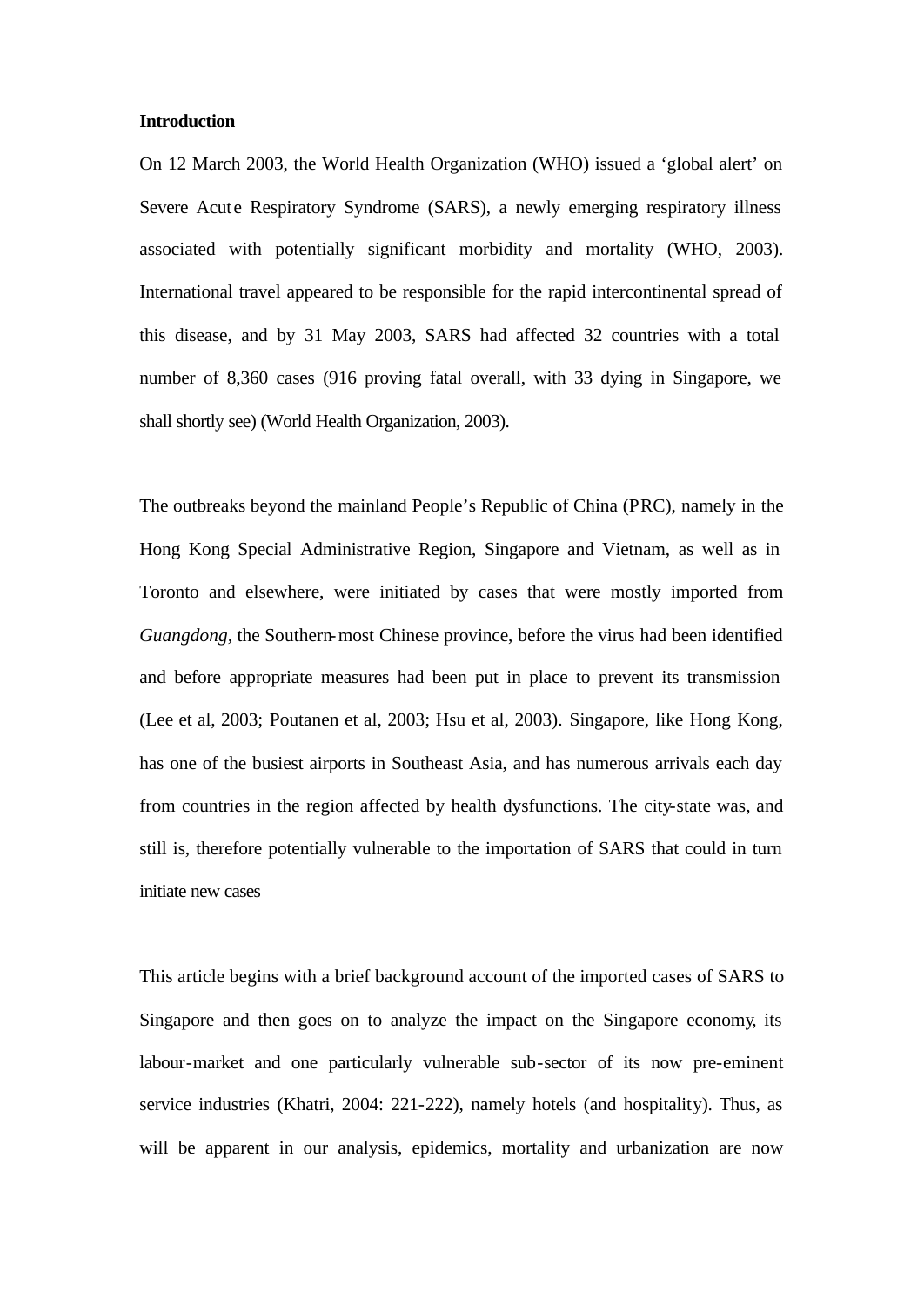arguably increasingly inter-linked and mass air-travel has become a potentially critical transmission-belt in the contemporary, globalized world (see Morens *et al*, 2003).

For some time, studies have attempted to estimate the economic burden of an epidemic based on the private and non-private medical costs associated with the disease (see for example, Lee and McKibbin, 2003). The costs include private, as well as public, expenditures on diagnosing and treating the disease. The costs may be magnified by the need to maintain sterile environments, implement prevention measures, and carry out basic research. The epidemic costs can be substantial for major epidemics, such as AIDS. According to the UNAIDS (the Joint United Nations Programme on HIV/AIDS), at present 42 million people globally live with HIV/AIDS. The medical costs of various treatments of HIV patients, including highly active antiretroviral therapies (HAARTS) are estimated to be more than US\$2,000 per patient per year. In the Southern African regions, the total HIV-related health service costs, based on assumed coverage rate of 10 per cent, ranges from 0.3 to 4.3 per cent of Gross Domestic Product (GDP) (Haacker, 2002).

The costs of disease also include incomes foregone as a result of the disease-related morbidity and mortality. Malaria, for example, kills more than one million people a year. The HIV/AIDS disease, for instance, was estimated to have claimed 3.1 million lives in 2002. Forgone income is normally estimated by the value of lost workdays due to the illness. In the case of mortality, foregone income is estimated by the capitalized value of future lifetime earnings by the disease-related death, based on projected incomes for different age groups and age-specific survival rates. This cost can be substantial for large-scale epidemics (Lee and McKibbin, 2003). Given its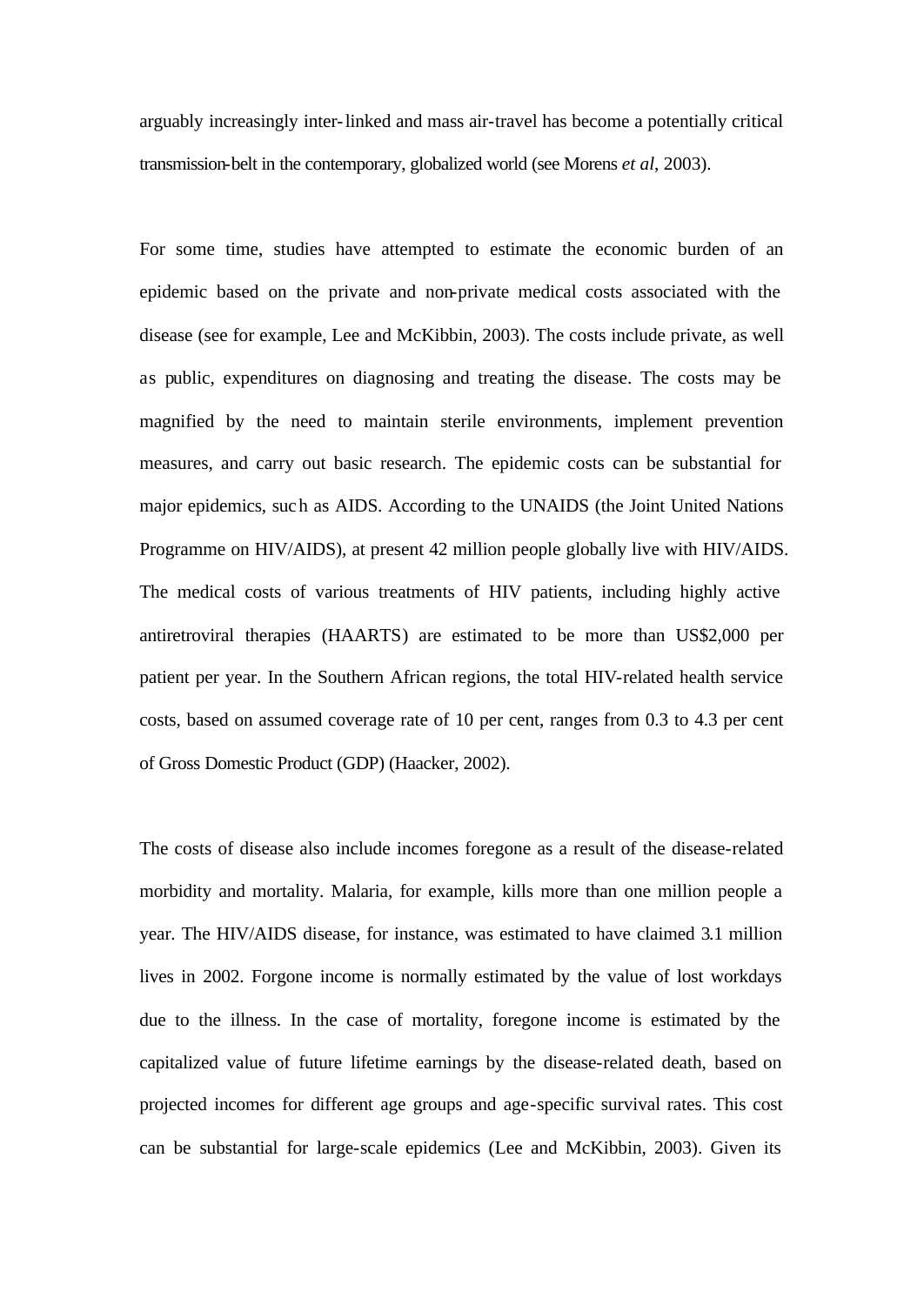ultimately relatively low morbidity and mortality, why then had the economic impact of SARS appeared to be so apparently threatening? Much of the potential economic impact appeared to stem from the high degree of uncertainty and fear generated by SARS, as we shall shortly see.

The few Singapore residents who left the country, whether in panic or for other reasons, found that an airport official inserted a small brown card into their passports warning immigration officials at the destination that they 'may have been exposed to SARS' (*Business Week Online*, 3 April 2003). At the airport in Manila, passengers disembarking from Singapore Airlines flights were met by a Filipina nurse, who collected 'accomplished health' forms swearing that they were not suffering from a high fever, breathing difficulty, or other SARS symptoms (ibid). Philippine officials manning the immigration counters wore surgical masks to protect themselves from inhaling the virus. In Thailand, travellers from stricken areas were also required to wear masks and stay in their hotels, or undergo a medical check every three days of their stay. Offenders could be punished by up to six months in jail or a maximum fine of US\$235 and 'SARS-control officers' were said to be 'operating undercover' to ensure compliance (*TTG Daily News*, 2003).

International cooperation was judged to be crucial and bilateral meetings were arranged between the Association of South East Asian Nations (ASEAN) health ministers and their counterparts from China, Japan and South Korea. There was a united front on steps such as pre-departure screening of travellers and the exchange of information to assist in tracing and quarantining contacts of SARS patients (Henderson, 2003). Another forum standardized health declaration cards for departing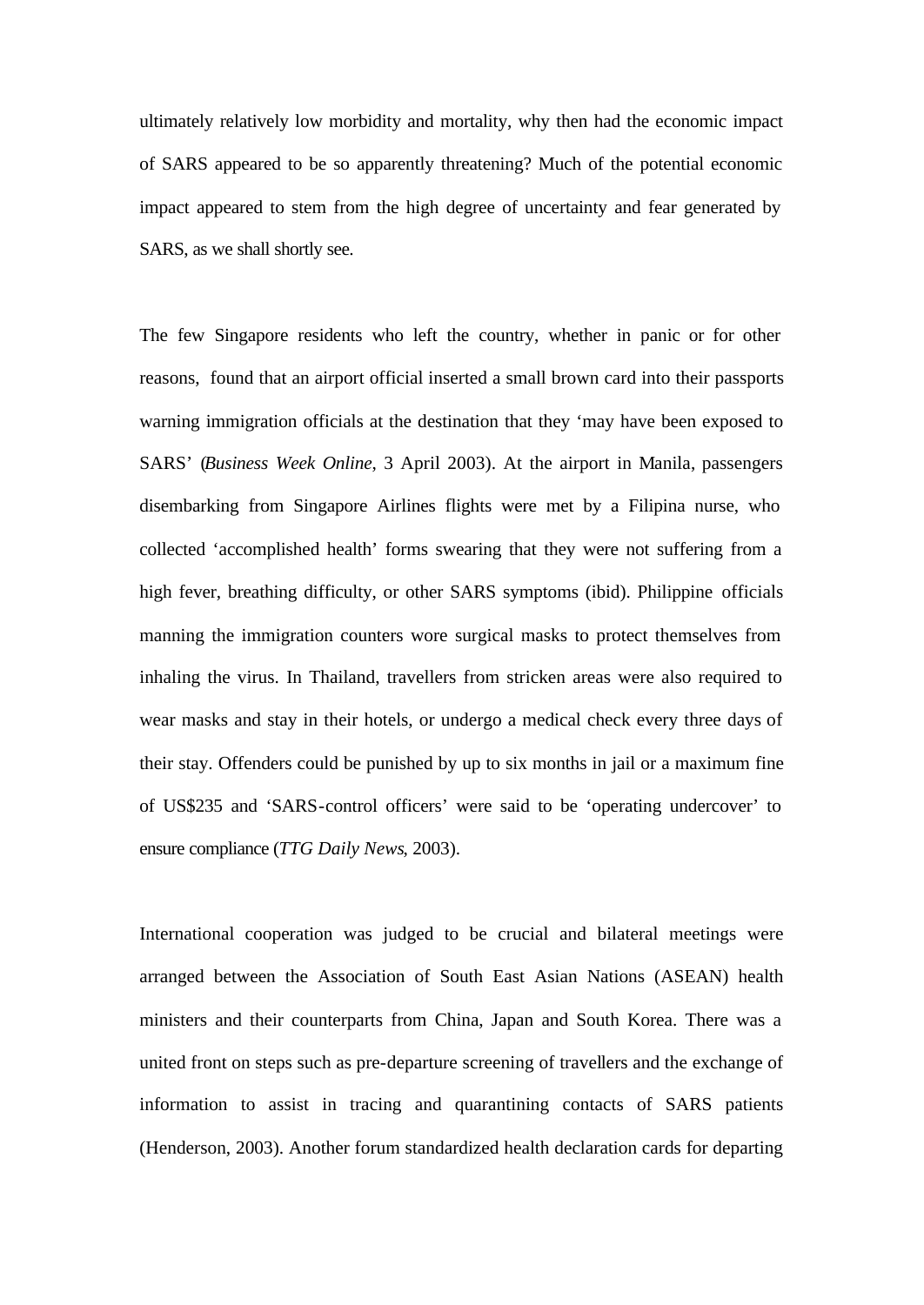passengers and implemented mandatory temperature tests at international airports (ibid). People across Asia opted to stay at home to reduce the probability of infection. Service exports, in particular tourism-related exports, were to be particularly hard-hit.

## **Hypotheses**

In order to take our research one step further, we have formulated a set of appropriate hypotheses (see Lee and Warner, 2005) in turn modified from those we had earlier used to date in our studies of the effects of the epidemic in China and Hong Kong, respectively:-

- *(i) The greater the adverse impact of SARS on the Singapore economy, the greater will be the negative impact on the service sector and specifically on the hotel industry.*
- *(ii) The greater the adverse impact of SARS on consumer demand in the Singapore hotel industry, the greater will be the negative impact on the related demand for labour in terms of hotel employees in specific hotel groups in the industry.*
- *(iii) The greater the adverse impact on the demand for labour in the Singapore hotel industry, the greater will be the negative impact on the labour-market in terms of the HRM implications such as lay-offs and redundancy among hotel employees in specific hotel groups in the industry.*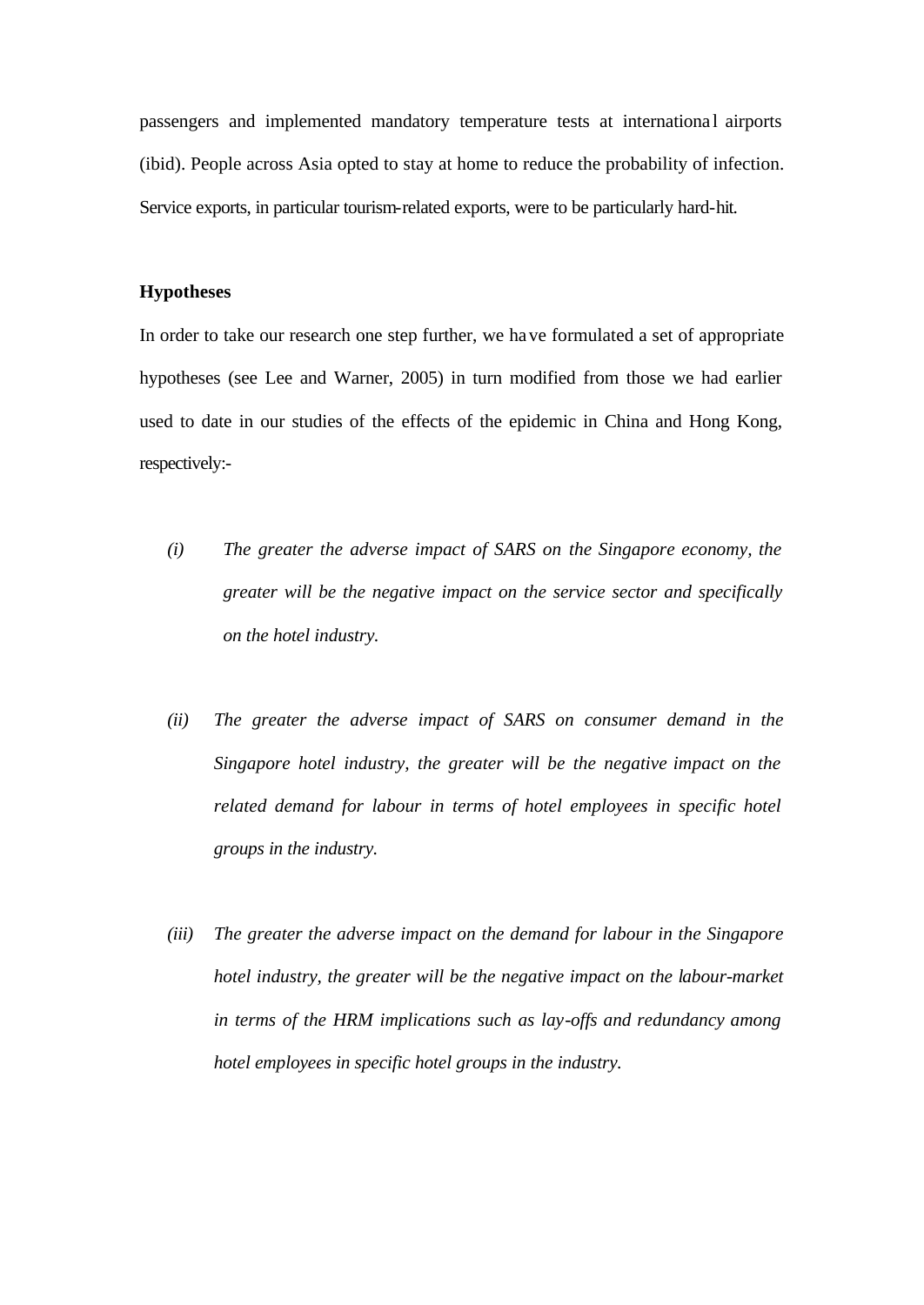## **Methodology**

In attempting to study the impact of SARS on the Singapore economy and specifically on hotel industry employment, *we adopted a two-pronged methodology*. *First*, we generated a data-base of information about the SARS epidemic, its economic as well as its HRM implications, by using the internet, library resources and literature searches, taking into full account the limitations of official statistical sources, where used. Second, we carried out on-site empirical field research, involving interviewing over twenty key decision-makers in the Singapore economy and its hotel industry, such as government officials, senior managers and union officials over the period of the epidemic and its aftermath.

## **Importation of SARS in Singapore**

The first fatal cases of 'atypical pneumonia', as it was first called, probably occurred in *Guangdong* province in southern China in November 2002 (Lee and Warner, 2005). The term SARS (Severe Acute Respiratory Syndrome) appears to have been first used for a patient in Hanoi who was visiting Vietnam, became ill on February 26, 2003, and was evacuated to Hong Kong, where he died on March 12. This first case in Hanoi had stayed at a hotel, in Kowloon, Hong Kong, at the same time as a 64 yearold doctor who had been earlier treating pneumonia cases in southern China. This doctor stayed at the *Metropole Hotel* and was admitted to hospital on February 22. He died from 'respiratory failure' soon afterwards (Tomlinson and Cockram, 2003). His was the first known case of SARS in Hong Kong and appears to have been the source of infection for most, if not all cases in Hong Kong, as well as possibly for the cohorts in Singapore, Taiwan, Thailand, Vietnam, as well as in Canada, a number of European countries, such as Germany and Ireland and the USA.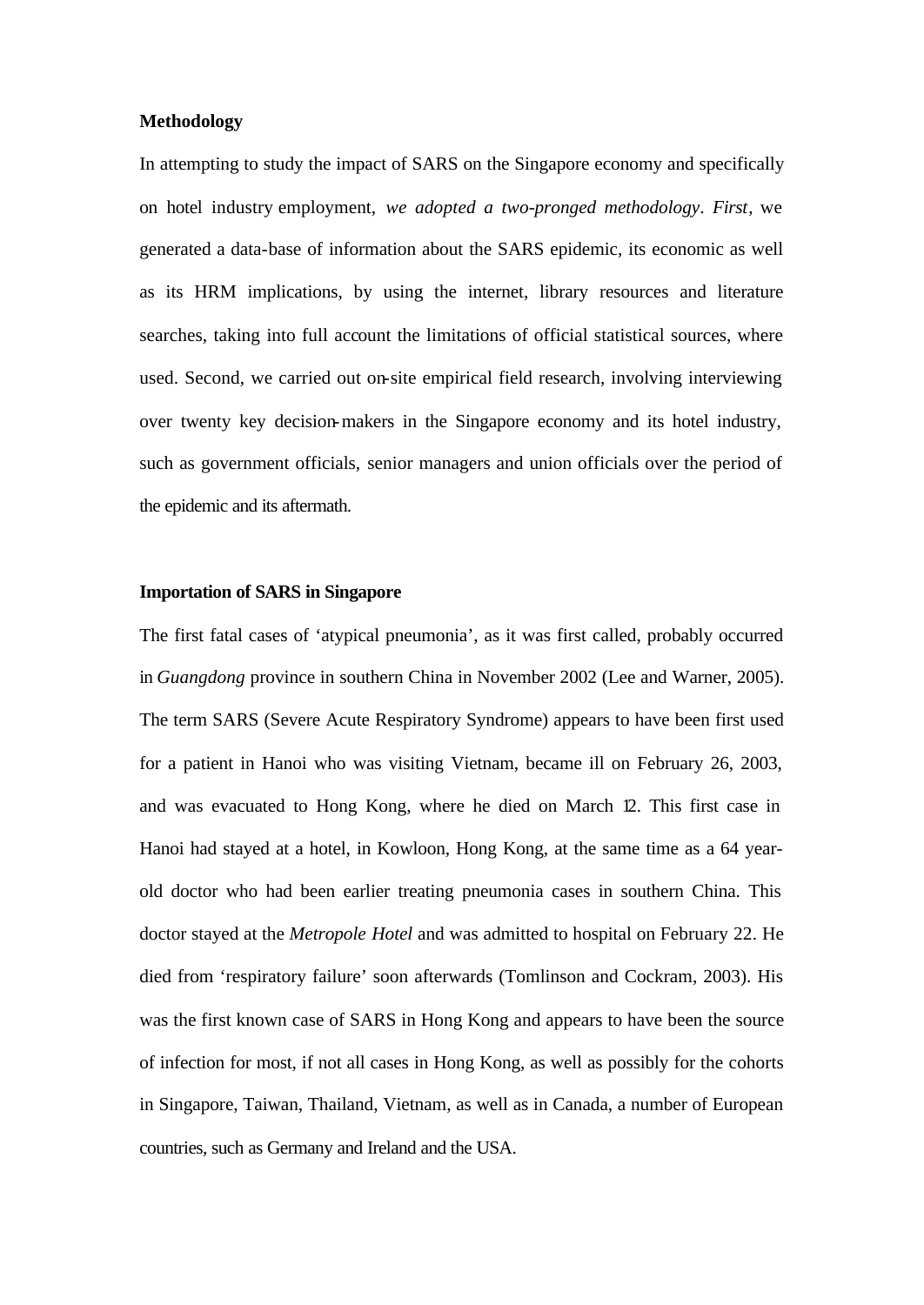Of the six persons who imported SARS to Singapore, all were residents of Singapore and had visited Hong Kong (plus *Guangdong* province in two cases and Beijing in one case). Cases A and B travelled together to Hong Kong at the end of February 2003, and stayed on the 9th floor of the *Metropole Hotel* (Wilder-Smith et al, 2003). They were likely to have been infected by the Chinese doctor from *Guangdong*, a SARS patient who had stayed on the same floor of the *Metropole Hotel* on 21 and 22 February, most probably in passing contact in the elevator. Upon their return to Singapore on 25 February, they developed a fever, and a few days later a dry cough, being subsequently admitted on 1 March to two different hospitals in Singapore and isolated six days later. The first case in Singapore admitted to *Tan Seng Tock* Hospital infected 20 close contacts (11 health care workers, and nine relatives or friends). These, in their turn, passed it on to 71 people (all health care workers, patients and relatives), who then contributed to the current epidemic in Singapore. Few infectious diseases are so selective for healthcare workers. Most of the 'nosocomial' SARS infections have occurred in individuals looking after undiagnosed patients before the widespread use of complete respiratory and contact precautions (Tambyah, 2002). Isolation and infection control for these patients was instituted on 6 March, hospitalwide infection control was enforced on 14 March, and *Tan Tock Seng* Hospital became the SARS-designated hospital on 22 March.

Case C was unrelated to the first cases but had been a guest at the *Metropole Hotel* in Hong Kong during the same period, and returned on 25 February. She developed a fever on 27 February, was admitted to *Tan Tock Seng* Hospital on 5 March, and was isolated the next day. Cases D and E were a mother (42 years) and son (18 years) who had returned on 23 March from visiting relatives in *Guangdong* province and Hong Kong. They developed symptoms within two days after arrival in Singapore, and were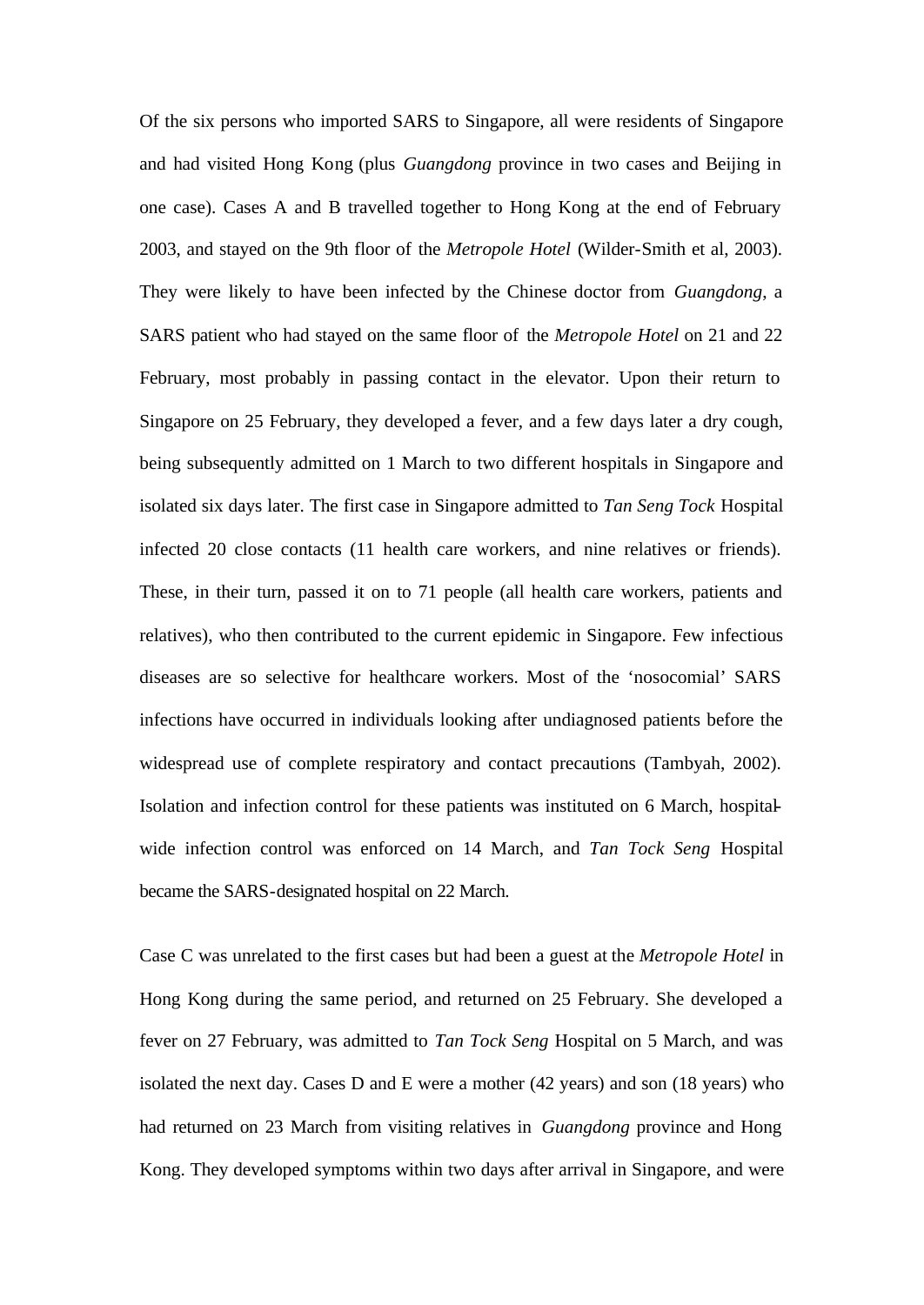admitted and placed in isolation on 25 and 27 March respectively. The father and other son who had travelled with them were not infected.

Case F was a 29-year-old designer who had been on a business trip to Hong Kong and Beijing and developed a high fever and a cough while in the latter city. She consulted two doctors in Beijing, but the diagnosis of SARS was not made at that time. She became very unwell and breathless on her return flight from the capital to Singapore on 26 March, but no precautions were taken on the airplane, as her diagnosis was not known. Immediately after arrival, her mother took her in a taxi to *Tan Tock Seng* Hospital, where she was isolated in the Intensive Care Unit. She developed acute respiratory distress syndrome and multi-organ failure, and died ten days later. Both the mother and the taxi driver were quarantined, but neither developed SARS. The Ministry of Health was able to contact 46 of the 47 passengers, as well as all the nine crew members, and they were put under home quarantine order and active surveillance for ten days; none of these became SARS patients.

Three of the six imported cases developed symptoms of SARS only after arrival in Singapore, whereas three had symptoms on the return flight to Singapore (cases A and B had fever only, case F had fever, cough, and shortness of breath). The first two were admitted to a hospital at a mean of four days after onset of symptoms, and placed in isolation six days later. Cases C to F had symptoms of SARS in Singapore for a mean of 2.5 days, and all were immediately placed in isolation after hospital admission (except case C: after one day). Cases A and B were therefore without infectioncontrol measures for ten days, and cases C to F for a mean of 3.6 days. Only case A resulted in secondary transmission. No health care workers and no other contacts were infected by cases B to F (see Table 1).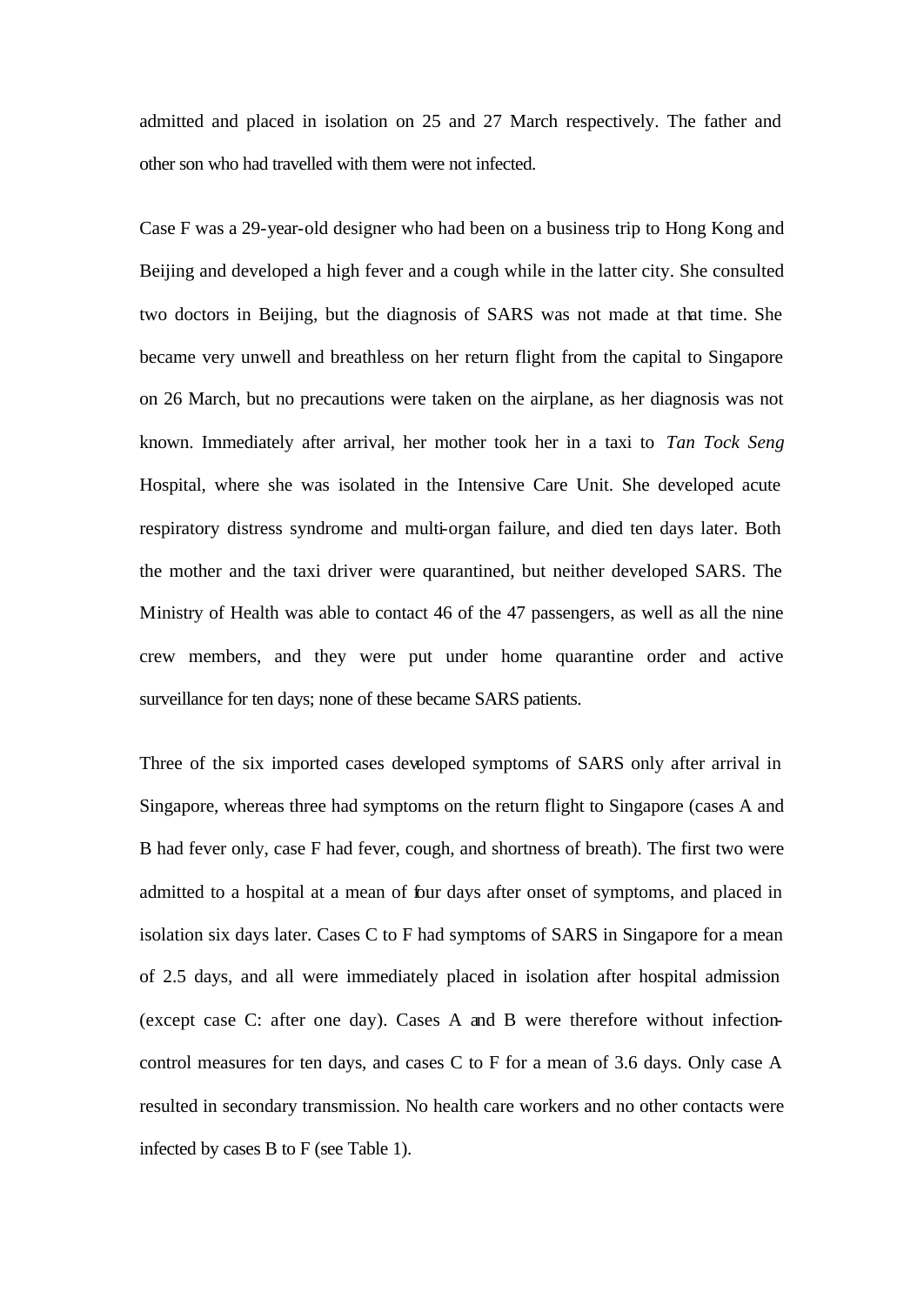| Duration of    | Interval         | Imported     | Imported   | Secondary        | Outcome   |
|----------------|------------------|--------------|------------|------------------|-----------|
| <b>SARS</b>    | <b>Between</b>   | Cases (Age,  | from       | Cases            |           |
| Symptoms       | Admission        | Gender,      |            |                  |           |
| in the         | and              | Ethnicity)   |            |                  |           |
| Community      | Isolation        |              |            |                  |           |
| (days)         | (days)           |              |            |                  |           |
| $\overline{4}$ | 6                | 23, female,  | Hong       | 20               | Recovered |
|                |                  | Chinese      | Kong, the  |                  |           |
|                |                  |              | Metropole  |                  |           |
|                |                  |              | Hotel      |                  |           |
| $\overline{4}$ | 6                | 22, female,  | Hong       | $\overline{0}$   | Recovered |
|                |                  | Chinese      | Kong, the  |                  |           |
|                |                  |              | Metropole  |                  |           |
|                |                  |              | Hotel      |                  |           |
| 7              | 1                | 33, female,  | Hong       | $\theta$         | Recovered |
|                |                  | Chinese      | Kong, the  |                  |           |
|                |                  |              | Metropole  |                  |           |
|                |                  |              | Hotel      |                  |           |
| $\mathbf{1}$   | $\boldsymbol{0}$ | 42, female,  | Guangdong, | $\overline{0}$   | Recovered |
|                |                  | Chinese      | Hong Kong  |                  |           |
|                |                  | Indonesian   |            |                  |           |
|                |                  | (resident in |            |                  |           |
|                |                  | Singapore)   |            |                  |           |
| $\overline{2}$ | $\overline{0}$   | 18, male,    | Guangdong, | $\boldsymbol{0}$ | Recovered |
|                |                  | Indonesian   | Hong Kong  |                  |           |
|                |                  | (resident in |            |                  |           |
|                |                  | Singapore)   |            |                  |           |
| $\theta$       | $\overline{0}$   | 29, female,  | Hong       | $\Omega$         | Died      |
|                |                  | Chinese      | Kong,      |                  |           |
|                |                  |              | Beijing    |                  |           |

**Table 1: Imported Cases of SARS to Singapore, 25 February-31 May 2003** 

Source: Wilder-Smith, Annelies, Goh, Kee Tai, Paton, Nicholas I, 2003, '*Experience of Severe Acute Respiratory Syndrome in Singapore: Importation of Cases, and Defense Strategies at the Airport' Journal of Travel Medicine*, 10:5, 259-262.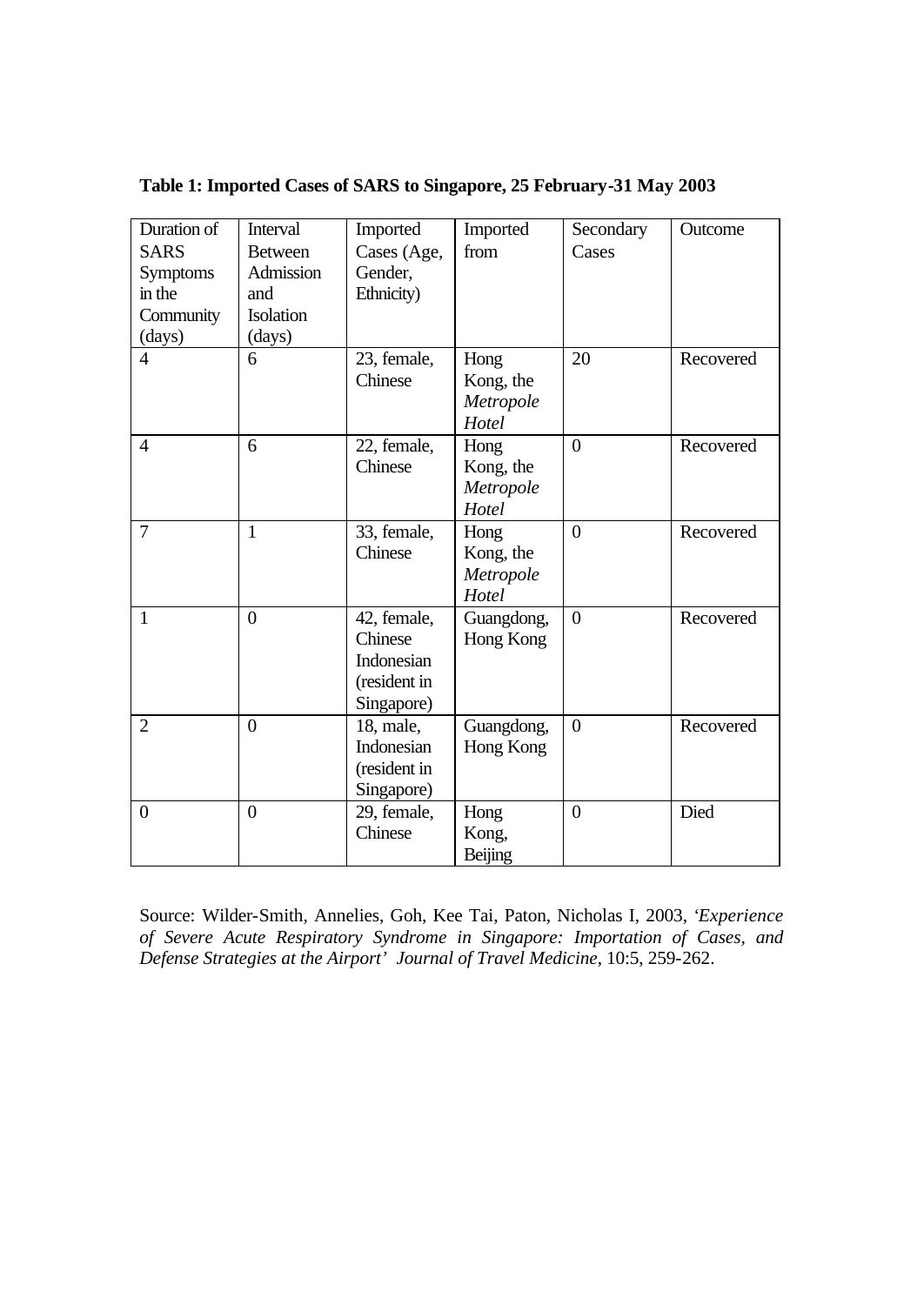#### **The Economic Impact of SARS**

We *first* present the available background macro-economic evidence from authoritative sources from our data-base, we then, *second*, set out micro-economic and HRM data collected at first-hand by ourselves, followed by a discussion of their implications and last, our conclusions.

The Chief Economist for *World Bank East Asia* estimated that a direct impact effect of SARS would be to reduce East Asian growth by 0.4 to 0.5 per cent of GDP, bringing the estimated cost of SARS in the range of US\$20 to 25 billion, a sizeable amount by any calculation (World Bank, 2003). The *Asian Development Bank* (ADB) calculated the likely effect of the disease under different epidemic scenarios, and forecast losses totalling up to US\$20 billion in the four most vulnerable economies, namely China, Hong Kong, South Korea and Taiwan (BBC News, 9 May 2003). ING Financial Markets cut its GDP forecasts for 2003 for Hong Kong, Singapore, Malaysia and Taiwan (see Table 2).

| Country   | Previous GDP Forecast (%) | New GDP Forecast (%) |
|-----------|---------------------------|----------------------|
| China     | 7.5                       | 7.5                  |
| Hong Kong | 2.5                       | 1.5                  |
| Indonesia | 4.0                       | 3.7                  |
| Malaysia  | 5.0                       | 4.0                  |
| Singapore | 3.5                       | 2.0                  |
| Taiwan    | 3.5                       | 3.3                  |
| Thailand  | 4.5                       | 4.3                  |

**Table 2: Gross Domestic Product (GDP) Forecast: Before and After SARS**

Source: *Asia Pacific Business Network*, Vol. 7, No. 9, 2003.

Singapore's rate of growth in the service sector, turned sharply negative in the second quarter of 2003, falling to - 4.2 per cent from positive growth of 1.7 per cent in the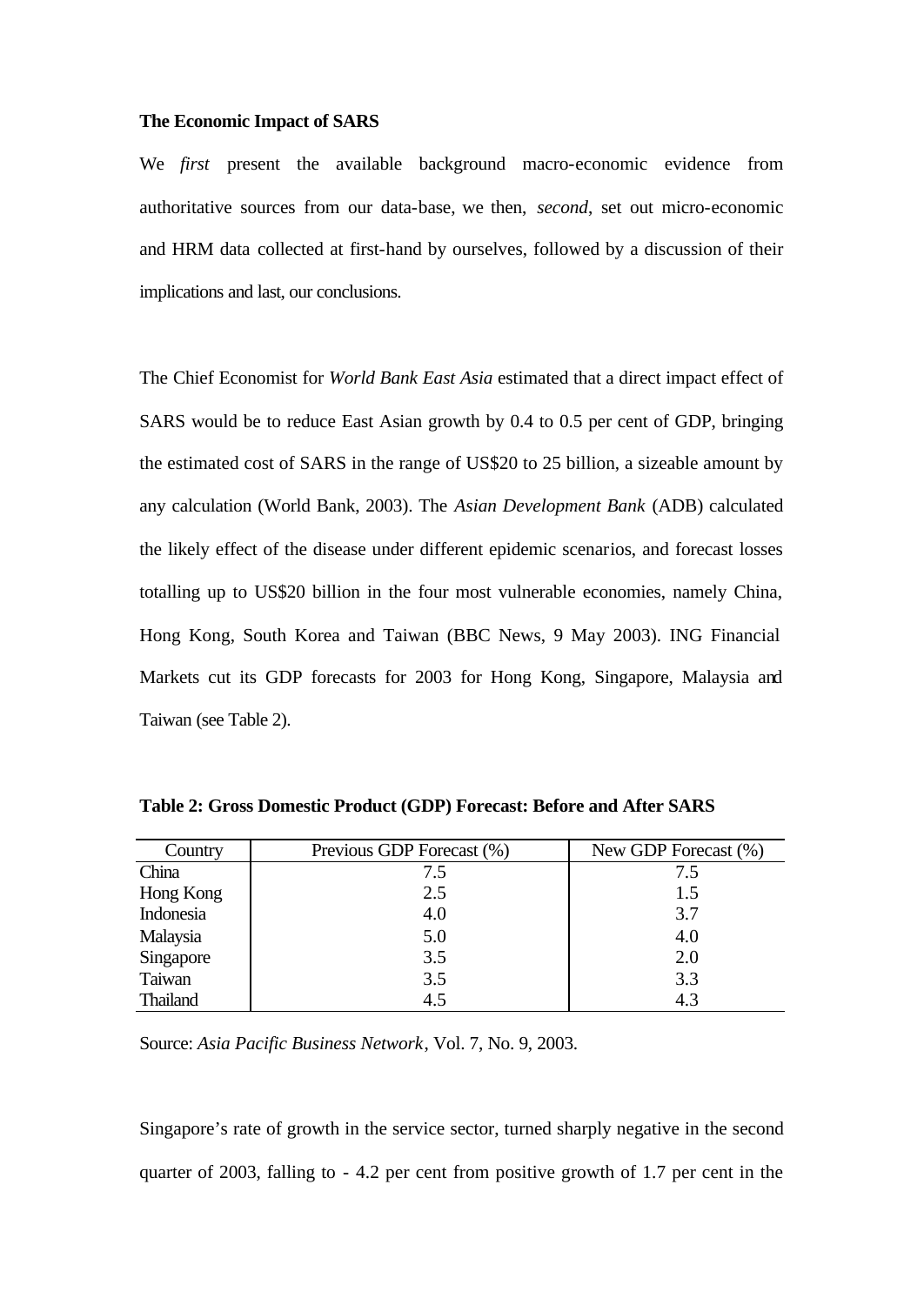first quarter of 2003 (Ministry of Trade and Industry, 2004). Uncertainties associated with the war in Iraq, notwithstanding the SARS outbreak, also caused the growth momentum (on an annualised quarter-on-quarter basis) to dip sharply by 11 per cent, after an increase of 1.4 per cent in the previous quarter (see Table 3).

|                                  | First    | Second   | <b>Third</b> | Fourth   |
|----------------------------------|----------|----------|--------------|----------|
|                                  | Quarter  | Quarter  | Quarter      | Quarter  |
| Total                            | 25,019.0 | 23,699.3 | 25,331.3     | 26,016.4 |
| Wholesale & Retail Trade         | 4,849.0  | 5,052.1  | 5,100.9      | 5,684.0  |
| Hotels & Restaurants             | 832.9    | 613.6    | 740.2        | 811.5    |
| Transport & Communications       | 4,378.0  | 3,705.0  | 4,611.0      | 4,877.3  |
| <b>Financial Services</b>        | 4,355.2  | 4,797.8  | 4,950.2      | 4,254.5  |
| <b>Business Services</b>         | 5,322.5  | 5,181.7  | 5,246.4      | 5,274.9  |
| <b>Other Services Industries</b> | 5,281.4  | 4,349.1  | 4,682.6      | 5,114.2  |

**Table 3: GDP of Services Producing Industries, 2003 (Unit: million S\$)**

Source: *Economic Survey of Singapore 2003*, Singapore Dept of Statistics website.

Since the service sector accounts for about 65.7 per cent of Singapore's gross domestic product (see Table 4) and the SARS crisis had a hugely damaging impact, it led to a 3.9 per cent fall in GDP in the second quarter of 2003 (see Figure 1).

|                                  | <b>Table 4: Gross Domestic Product by Industry, 1999-2003 (Unit: million S5)</b> |        |        |         |         |  |  |  |
|----------------------------------|----------------------------------------------------------------------------------|--------|--------|---------|---------|--|--|--|
| Industry                         | 1999                                                                             | 2000   | 2001   | 2002    | 2003    |  |  |  |
| Goods Producing Industries       | 46,165                                                                           | 54,573 | 49,137 | 52,470  | 52,221  |  |  |  |
| Manufacturing                    | 32,521                                                                           | 42,078 | 36,548 | 41,080  | 41,601  |  |  |  |
| Construction                     | 11,125                                                                           | 9,966  | 9,444  | 8,530   | 7,834   |  |  |  |
| <b>Utilities</b>                 | 2,319                                                                            | 2,339  | 2,967  | 2,694   | 2,622   |  |  |  |
| <b>Other Goods Industries</b>    | 200                                                                              | 189    | 178    | 166     | 164     |  |  |  |
| Services Producing Industries    | 89,594                                                                           | 97,364 | 99,563 | 101,079 | 100,066 |  |  |  |
| Wholesale & Retail Trade         | 18,008                                                                           | 20,003 | 19,079 | 19,511  | 20,686  |  |  |  |
| Hotels & Restaurants             | 3,272                                                                            | 3,545  | 3,628  | 3,503   | 2.998   |  |  |  |
| Transport & Communications       | 16,634                                                                           | 18,236 | 17,403 | 18,223  | 17,571  |  |  |  |
| <b>Financial Services</b>        | 17,503                                                                           | 17,755 | 19,075 | 18,921  | 18,358  |  |  |  |
| <b>Business Services</b>         | 19,637                                                                           | 21,518 | 22,214 | 21,641  | 21,026  |  |  |  |
| <b>Other Services Industries</b> | 14,540                                                                           | 16,307 | 18,164 | 19,280  | 19,427  |  |  |  |

**Table 4: Gross Domestic Product by Industry, 1999-2003 (Unit: million S\$)**

Source: *Economic Survey of Singapore 1st Qtr 2004*, Singapore Dept of Statistics website.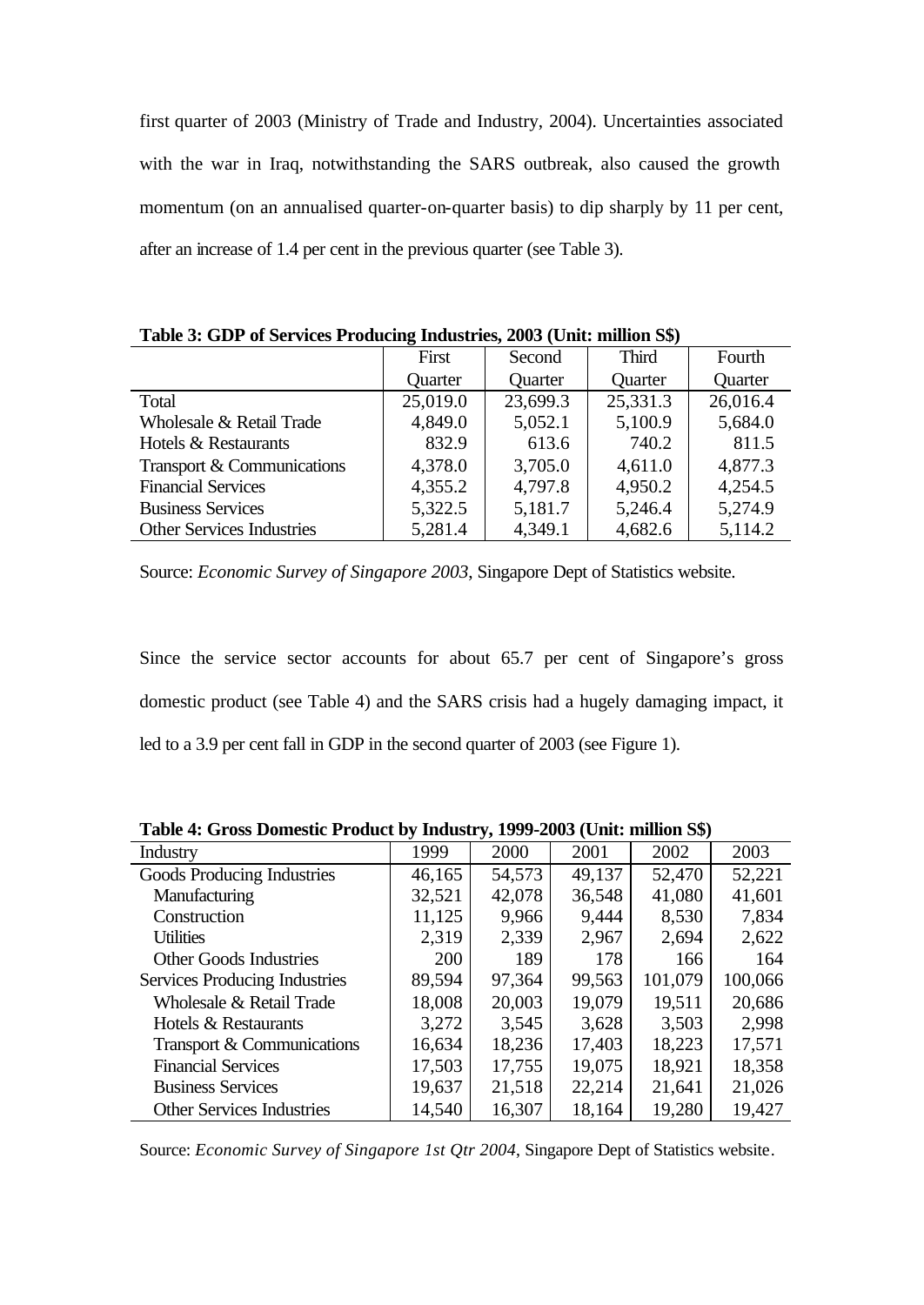



Source: *Economic Survey of Singapore 2003*, Singapore Dept of Statistics website.

There were a number of key ways by which the SARS outbreak could affect a given economy. We have simplified the *causal* links in our labour-market model to exemplify the main variables we have chosen to high-light, in order to present the human resources consequences (see Figure 2). One link may be seen as operating through 'supply-shocks'. If the outbreak could not be effectively contained (see Gerberding, 2003), the workforce would be reduced because of illness or precautionary measures to prevent the spread of SARS, thereby disrupting business operations and production (Asian Development Bank, 2003). There was also the risk of a demand 'shock', as people just stopped shopping and became paralysed into economic indecision, as appeared to be the case in Hong Kong (Interviews, 2003).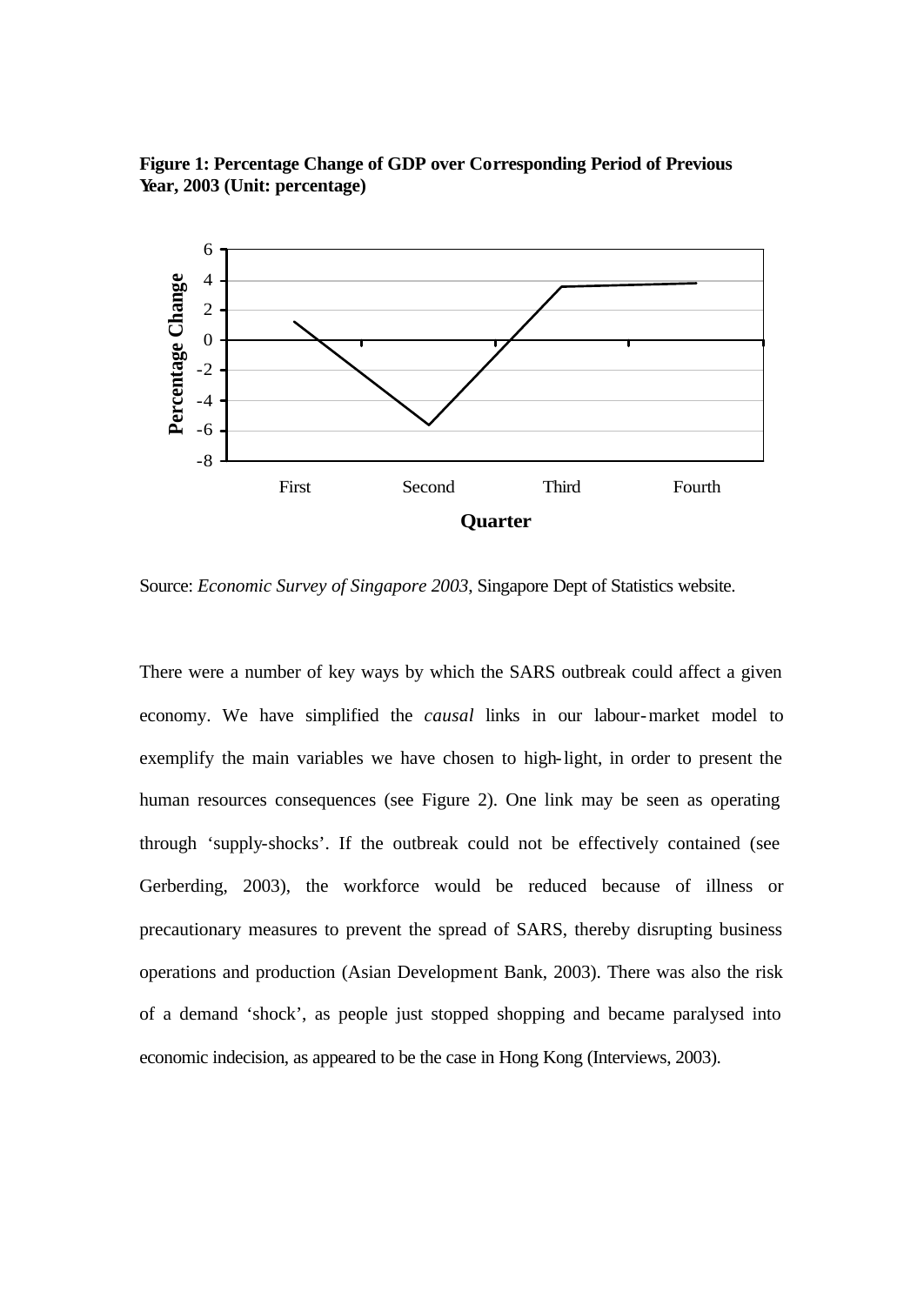**Figure 2: The Economic Impact of SARS**



Why had the economic threat arising from SARS appeared to be so *prima facie* serious? While SARS did pose significant medical risks, it also exercised a disproportionately sharp *psychological* impact on people. In the short run, its potential economic consequences arose in god measure from public perception and fear of the disease, harking back to accounts of medieval Asia or Europe. An understanding of 'fear epidemiology' is therefore important because early warning-systems, monitoring data from a large number of people, may not be able to discriminate between a 'biological epidemic' and an 'epidemic of fear' (Eysenbach, 2003).

Epidemics have clearly often had a major impact on world history, as is well documented, often with wide economic consequences (Cipolla, 1976). The medieval 'Black Death' spread across the Middle East and Europe from the fourteenth century onwards, allegedly involving bubonic plague, (but which may possibly have been closer to the more recently diagnosed *Ebola* virus) and it was one of best-known examples, devastating both economies and societies. Some say it originally came from East Asia, carried by fleas on the backs of rats but the latter appear not to be mentioned in medieval historical accounts. It allegedly killed as many as one-third of the total population of Europe between the years 1346 to 1350, some say even up to a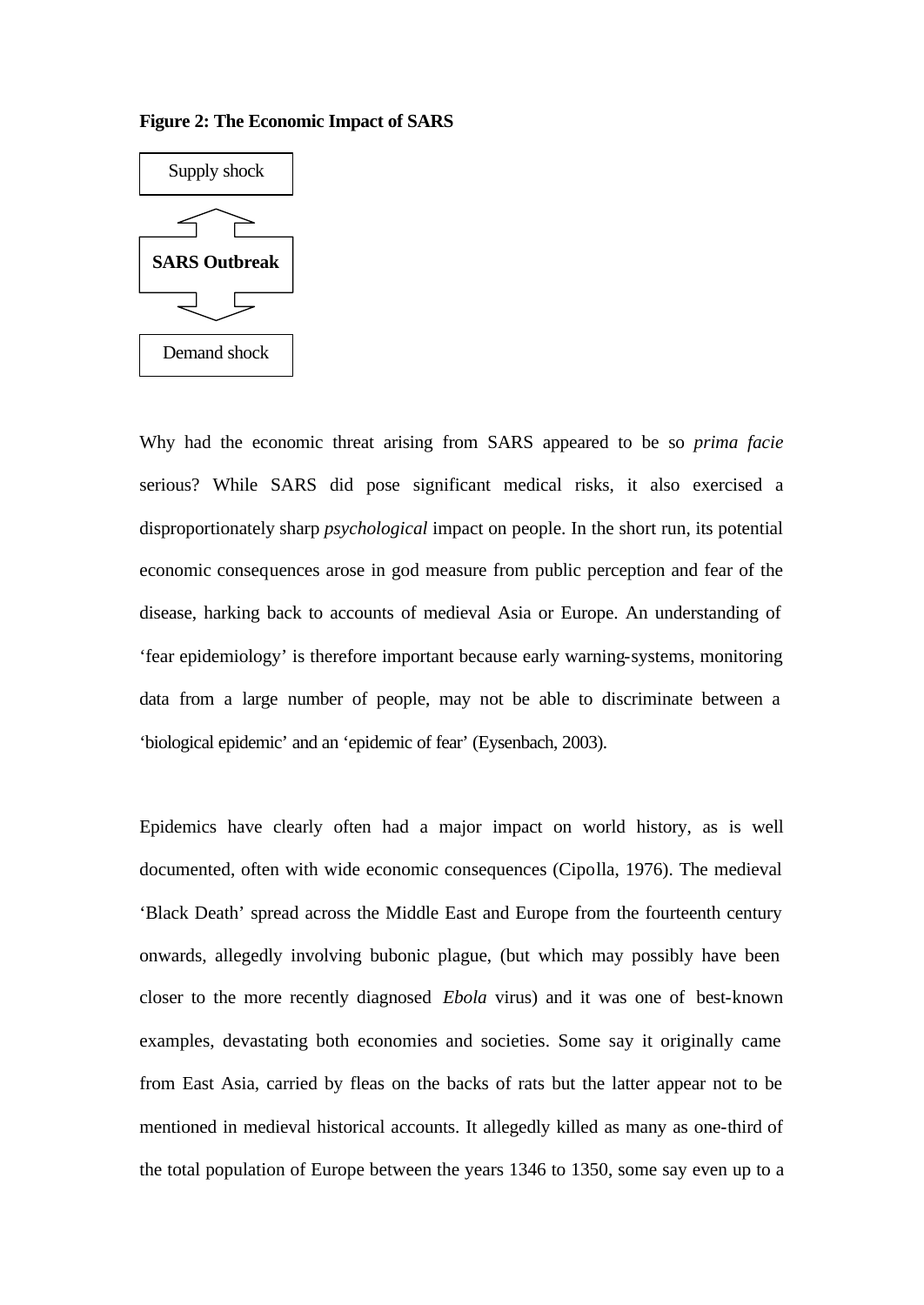half in many towns.

Hunger and famine have been long seen as going hand in hand with the decline in medieval trade. Rising mortality rates adversely affected both the demand for and supply of goods, services and the labour-inputs that went into them, then as now. The English classical economist Malthus (1766-1834) had studied the major impact of plagues on populations and economies, as checks on demographic growth (Pressman, 1999:29ff). 'Crises' such as plagues led to peaks of mortality that linked population changes and labour supply with key economic variables (Floud and McCloskey, 1994: 60). However, Malthusian gloom was challenged on a number of counts; some economists saw technology, rather than demographic shifts, as the 'engine of growth' in both agriculture and industry (Cipolla, 1976:136).

Plagues also led, according to many accounts, to mass hysteria, the burning of witches and the persecution of local Jewish communities, who were soon blamed for spreading the disease by their Christian neighbours (see, for example, Singer, 1998). One of the 'lessons of history' from past epidemics, like that of outbreaks of cholera and the numerous plagues that blighted medieval Europe (Watts, 1997), was the frequent pattern of 'victimizing and stigmatising of helpless members of minority groups and the indifference of public officials callous to human suffering' (Briggs, 1961). 'Demonisation', as a phenomenon, took root in most parts of Europe around this time, as simplistic explanations were sought by the afflicted. Zealous campaigns against witchcraft, in turn, continued long after.

Closer to the present day, the officially-outlawed *Falun Gong* cult was condemned by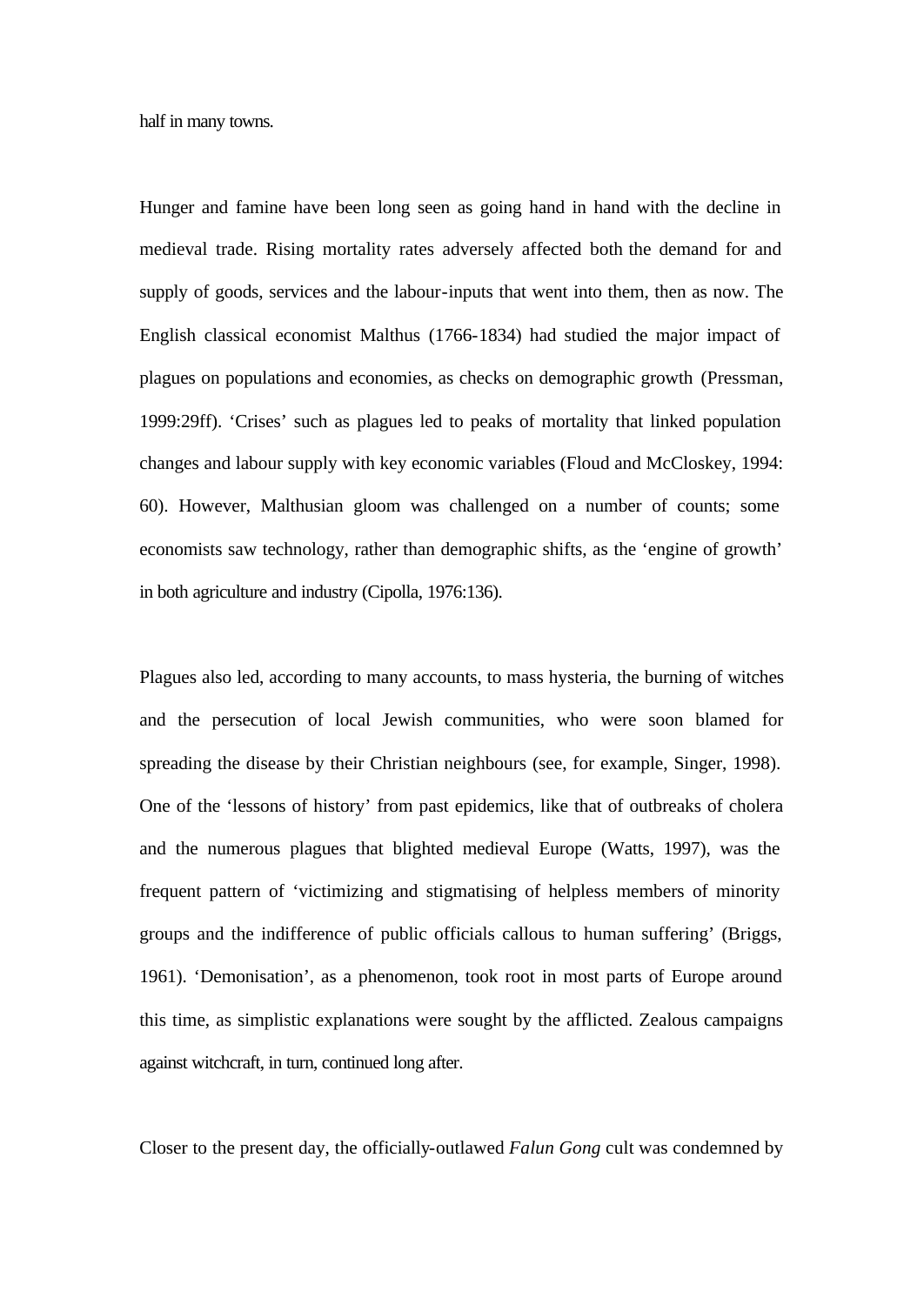the Chinese government for allegedly 'hindering the prevention and control of SARS in China' (*People's Daily*, 11 June 2003). The cult members were accused of travelling to places to distribute printed material promoting the group; getting close to hospitals to contract SARS virus for the purpose of spreading the disease; and linking it to 'doomsday' prophecies, claiming that those who practice Falun Gong could avoid the catching it (ibid). They were also accused of obliging their adherents to refuse treatment, as contamination was a 'sign' of 'being chosen'.

The most recent 'catastrophic' health disaster, early last century, was the global influenza epidemic just after the First World War ended in 1918, the so-called 'Spanish Flu'; it allegedly killed more people than all those who died in armed combat. Such epidemics, we argue, represent *exogenous*, as well as *endogenous*, 'shocks' that can have far-reaching impacts on economic activity, as well as inflicting human tragedy.

The pronounced psychological impact of SARS may arguably be attributed to the combination of two accompanying characteristics of the illness: the almost costless and rapid transmission of information due to the development of modern media and communication technologies in MacLuhan's 'global village'; and perhaps more importantly the lack of sufficient medical information on SARS (Fan, 2003). This stimulus may be conceptualised as inducing a 'demand-shock', particularly impacting on consumption. In specific locations with a high incidence of SARS, physical movement of people was restricted, either voluntarily or involuntarily, thus potentially reducing consumer spending.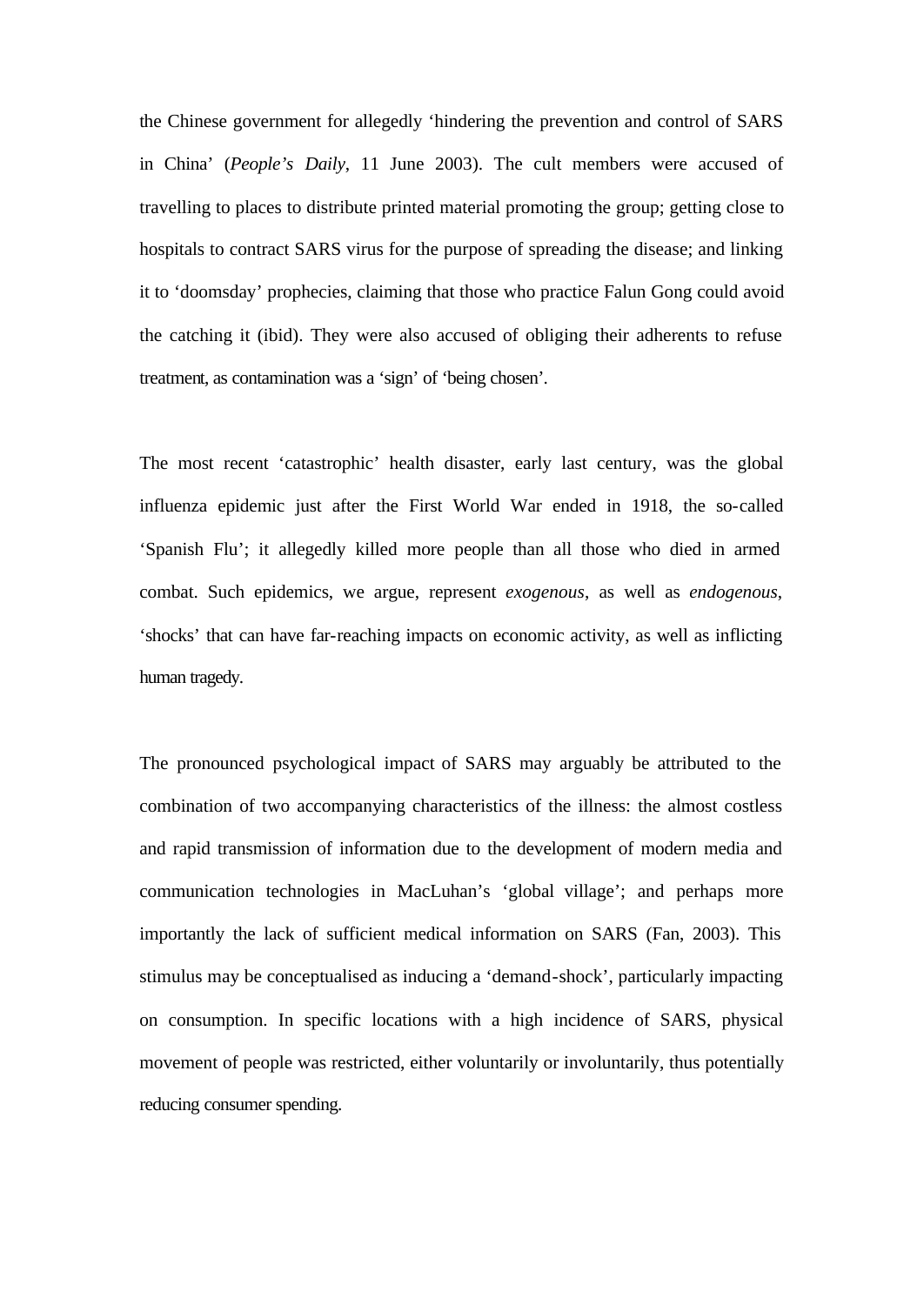A 24-hour vegetable wholesale market in Singapore, for example, was ordered to shut down for ten days, as three workers there were diagnosed with SARS and where one of these had died (*APBN*, 2003). The Singapore government closed all schools temporarily on March 26, to prevent the spread of SARS, and the vast majority of Singapore's inhabitants – about one-quarter of whom are foreigners – had confined themselves to their homes for fear of catching the disease (*Business Week Online*, 4 March 2003). People had opted to stay at home to reduce the probability of infection. With schools closed, their offspring were at home all day, yet the parents were afraid to take them out for fear of exposing them to SARS. Playgrounds and swimming pools in many private housing estates were deserted – and at some complexes, the companies that manage them had even declared the areas off-limits (ibid). Attendance at Singapore's exotic animal parks soon plummeted. The playground at Singapore's zoological garden was closed for 'renovations'. The Roman Catholic Church in Singapore even suspended confessions, allowing priests to forgive all churchgoers for their sins instead (Crampton, 2003). Even the hospitals were nearly deserted; outpatients were missing appointments with their physicians for fear they would catch SARS by entering the facility. All this marked a major lifestyle-shift for Singapore residents(Interviews, 2003).

SARS, we may thus surmise, initially affects the economy by mainly reducing demand. Consumer confidence did in fact dramatically decline in a number of economies, leading to a significant reduction in private consumption spending. Much of the impact stemmed from the great degree of uncertainty and fear generated by SARS (see Bulland Dykhuizen, 2003). Three foreign CEOs returned from a conference in Hong Kong, where SARS was spreading even more rapidly than in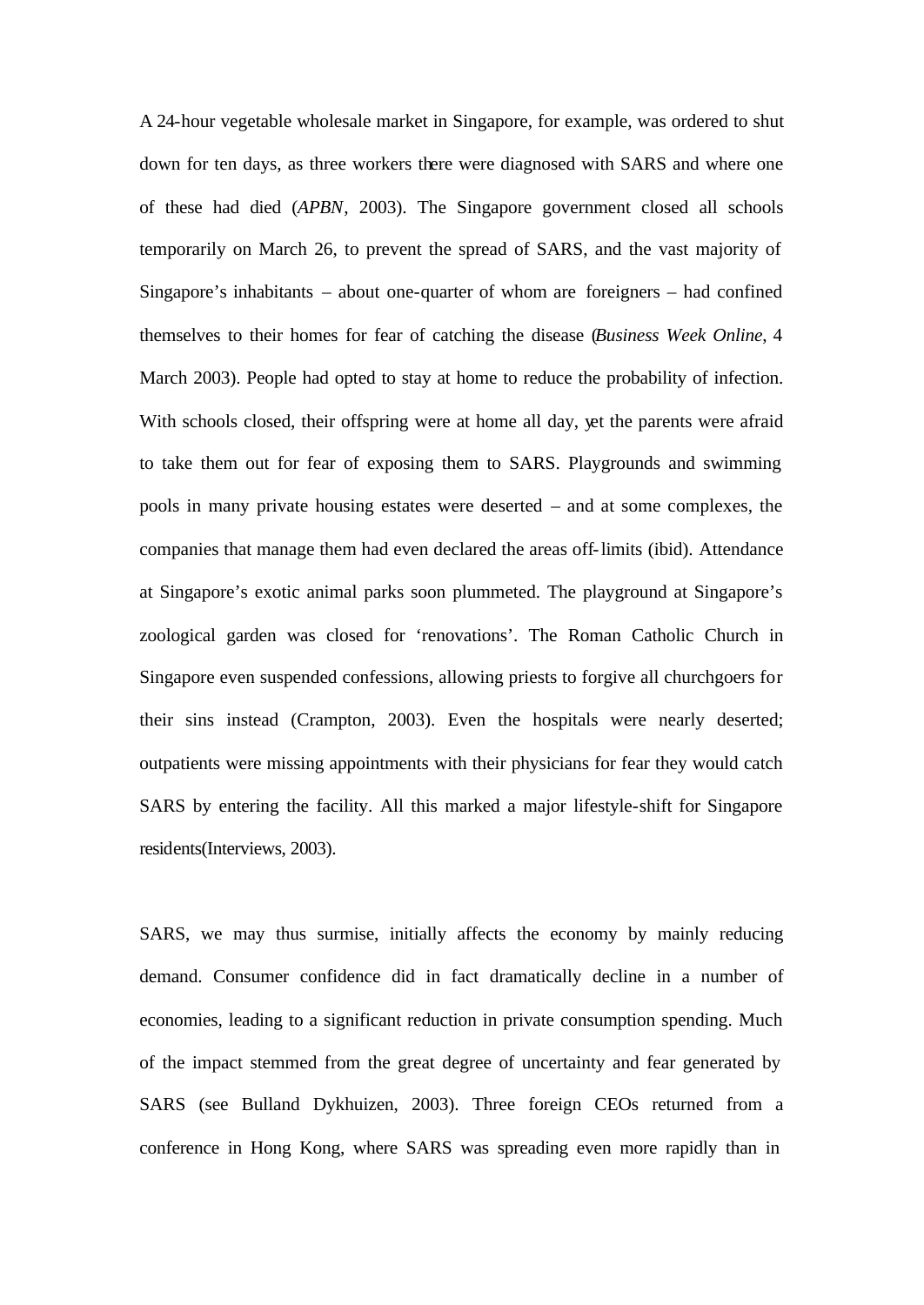Singapore, only to be told by their local colleagues to work from home in case they had come in contact with the virus (ibid). Companies that manage office complexes all over Singapore studied contingency plans to shut down if SARS was detected in their buildings. They had warned tenants to procure personal computers for their employees at home to ensure that they were productive (ibid).

Service exports, in particular those that were tourism-related, as noted earlier, were to be most hard hit. Investment was affected by reduced overall demand, heightened uncertainties, and increased risks. An executive of a US multinational with its regional headquarters in Singapore noted that 'between the [Iraq] war and SARS, every buyer in the world has an excuse not to make a commitment, especially for big projects' (*Business Week*, 28 April 2003). The possible fall in the demand for labour related to goods and services that people would not be buying would, from the specific focus of our study, has therefore to be taken into account (Interviews, 2003).

Although SARS had affected every component of aggregate demand, private consumption had particularly borne the brunt of the impact. Services involving faceto-face contact had been dealt a severe blow by the widespread fear of infection through such interactions. Tourism, transportation (particularly airlines), and retailing had been the hardest-hit sectors, as consumers shunned entertainment venues, restaurants, shops and so on, with many tourists cancelling trips. Singapore-based business people were especially unnerved by a 10 April government decree that all expatriates who left Singapore and re-enter from a SARS-afflicted country, including Canada, must be quarantined for ten days (ibid). That made frequent business travel impractical. The service sector shrank by 3.1 per cent, mainly reflecting the impact of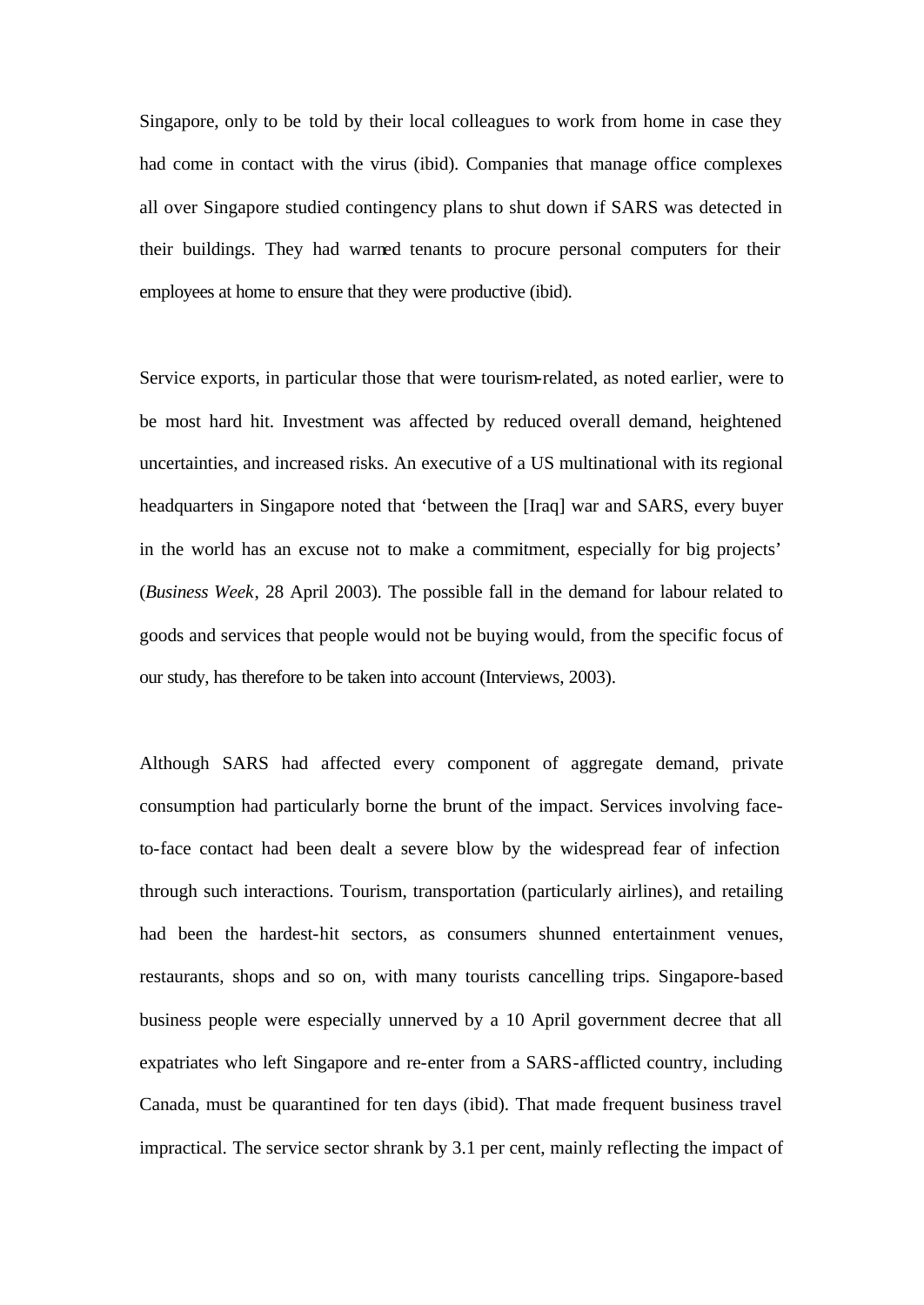the SARS outbreak on tourism and transport related industries (Ministry of Trade and Industry, 2004). It was thus very likely that there would be closely linked implications in terms of human resources and labour-markets.

Asian economies, as we have noted earlier, are heavily dependent on tourism, which accounts for at least ten per cent of GDP in most of the affected countries. Destinations such as Hong Kong and Singapore are heavily dependent on the sort of service industries that demand regular and varied human contact – something many in the region were eager to avoid during the alert: these sectors are very labour-intensive (Interviews, 2003) (see Table 5).

| Industry                        | 1998  | 1999  | 2000  | 2001  | 2002  |
|---------------------------------|-------|-------|-------|-------|-------|
| Manufacturing                   | 404.4 | 395.6 | 434.9 | 384.0 | 367.6 |
| Construction                    | 131.3 | 130.7 | 274.0 | 124.9 | 119.1 |
| Wholesale & Retail Trade        | 281.2 | 278.9 | 286.8 | 303.6 | 304.4 |
| Hotels & Restaurants            | 118.9 | 121.2 | 114.5 | 128.3 | 125.3 |
| Transport, Storage &            |       |       |       |       |       |
| Communications                  | 206.4 | 203.7 | 196.5 | 228.2 | 218.8 |
| <b>Financial Intermediation</b> | 108.5 | 104.6 | 96.3  | 108.7 | 107.9 |
| Real Estate, Renting &          |       |       |       |       |       |
| <b>Business Activities</b>      | 184.3 | 196.8 | 226.2 | 243.1 | 237.4 |
| Community, Social &             |       |       |       |       |       |
| <b>Personal Services</b>        | 418.0 | 436.3 | 452.7 | 506.2 | 518.7 |
| Others                          | 16.8  | 18.0  | 12.9  | 19.7  | 18.4  |

**Table 5: Number of Employees by Industry, 1998-2002 (Unit: thousand persons)**

Source: Department of Statistics, *Yearbook of Statistics Singapore 2003*, Singapore: Department of Statistics, 2003, p.45

According to an analysis of the *International Labour Organization* (ILO), reduced travel due to new concerns over SARS, combined with the ongoing economic downturn, was set to cut up to eight million jobs in the Asian tourism sector in 2003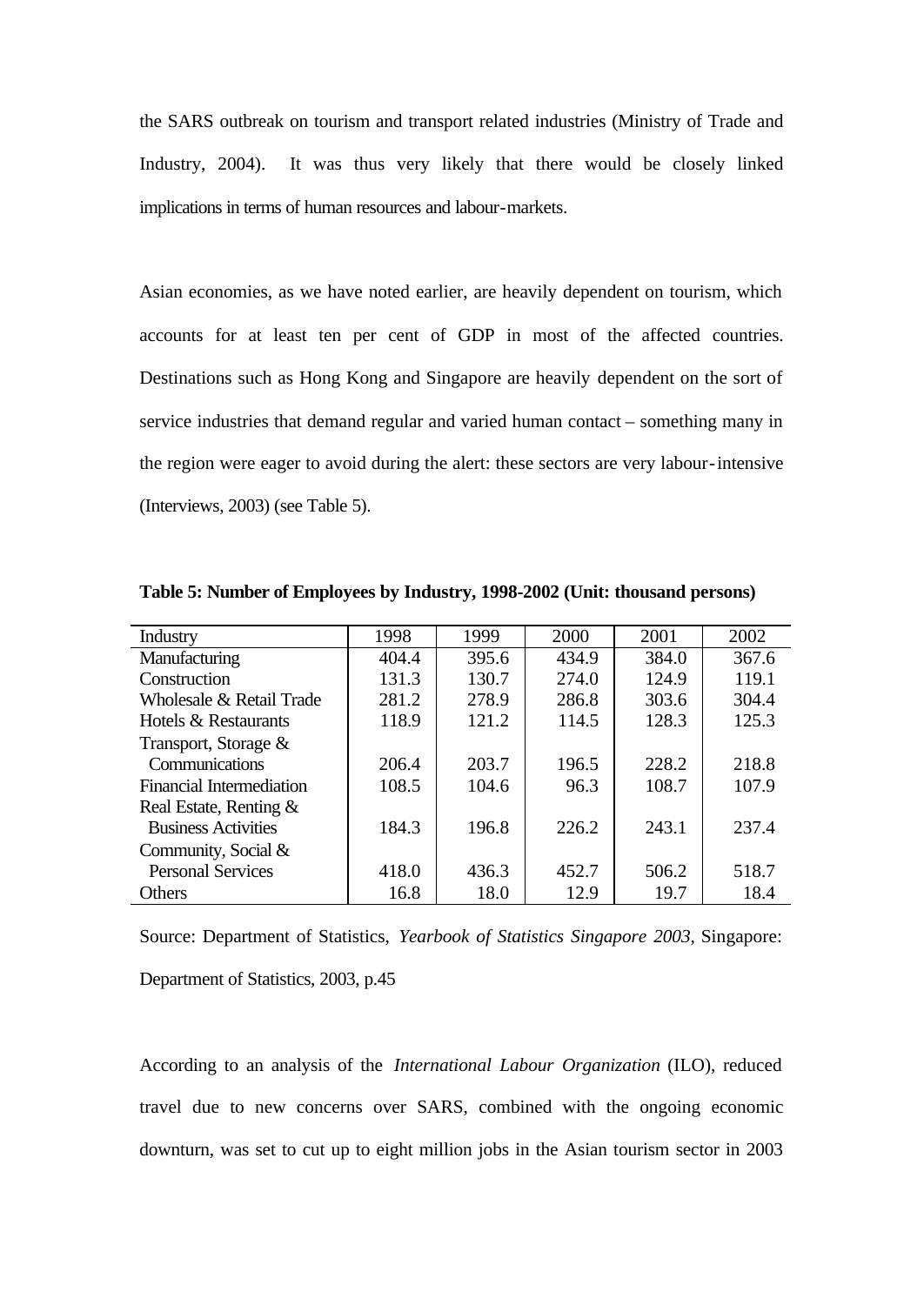(Belau, 2003). Airline passenger loads to Asia dropped by up to 70 per cent, and overall reservations in Asia were down 30 to 40 per cent in 2003, according to the World Tourism Organization (*USA Today*, 20 June 2003). According to official statistics in April 2003, passenger rates had fallen by 60 per cent in Hong Kong, as compared to 40 per cent in Singapore and South Korea; 37 per cent in Bangkok, 36 per cent in Kuala Lumpur (*Ming Pao*, 7 May 2003). The decline in tourist arrivals shocked Singapore - the figures were 61.6 per cent lower over the previous year in April 2003, contracted by 70.7 per cent in May (Singapore Tourism Board, 2003). Passenger traffic at *Changi* Airport was halved in April. Dragged down by the dismal performance of the air transport and the communications segments, the sector shrank by ten per cent in the second quarter of 2003, compared with one per cent growth in the first three months of the year (Ministry of Trade and Industry, 2003). Air passengers and cargo handled fell by 50 per cent and 6.7 per cent respectively in the second quarter (ibid).

As visitor-arrivals had dropped, hotel occupancy rates had slumped significantly in China and Hong Kong, as well as in Singapore. The hotels and restaurants sector in the last of these shrank sharply in the second quarter by 33 per cent, after sliding 5.1 per cent in the first quarter of 2003 (Ministry of Trade and Industry, 2003). Visitor arrivals plunged by 62 per cent in the second quarter, while hotel occupancy rates fell to an average of 20 to 30 per cent, compared to normal levels of 70 per cent or above (ibid). Revenues at some restaurants had halved. Attendance at main attractions was at least 50 per cent down and retail sales dropped by 10 to 50 per cent (Henderson, 2003). The future of many travel agents, most of which are small scale, was threatened and the industry overall was estimated to be sustaining weekly losses of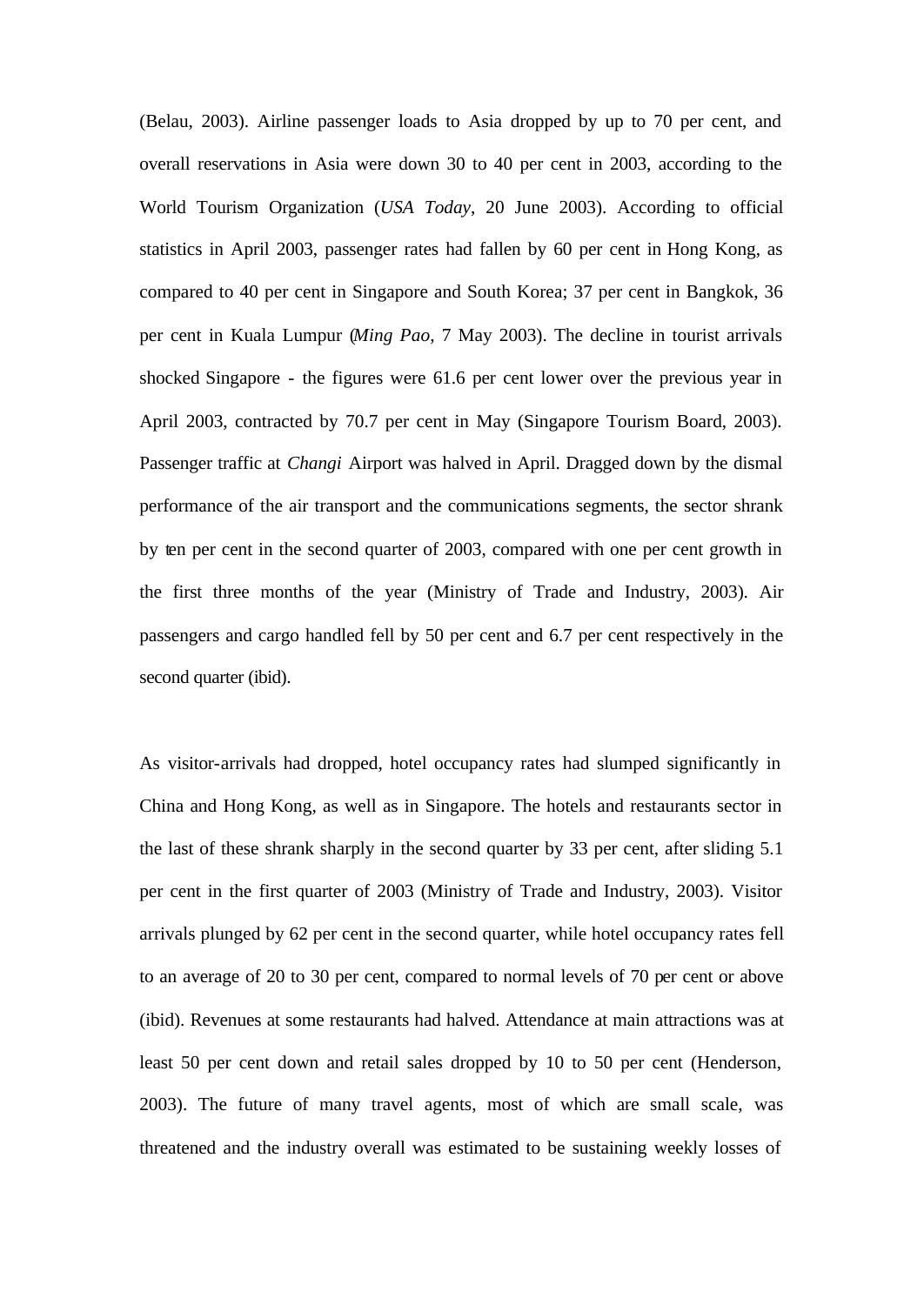Unemployment in Singapore rose to a 17-year high of 4.7 per cent in 2003 (see Table 6). The resident unemployment rate jumped to 6.0 per cent in the second quarter although this was less than the Hong Kong jobless total over the period.

|      | Unemployed         | Resident          | Unemployment |
|------|--------------------|-------------------|--------------|
| Year | <b>Residents</b>   | Unemployment Rate | Rate         |
|      | (thousand persons) | $(\%)$            | $(\%)$       |
| 1993 | 29                 | 2.1               | 1.9          |
| 1994 | 31                 | 2.2               | 2.0          |
| 1995 | 32                 | 2.2               | 2.0          |
| 1996 | 33                 | 2.2               | 2.0          |
| 1997 | 30                 | 2.0               | 1.8          |
| 1998 | 54                 | 3.5               | 3.2          |
| 1999 | 61                 | 3.8               | 3.5          |
| 2000 | 60                 | 3.7               | 3.1          |
| 2001 | 63                 | 3.8               | 3.3          |
| 2002 | 82                 | 4.9               | 4.4          |
| 2003 | 92                 | 5.3               | 4.7          |

**Table 6: Number of Unemployed Residents and Unemployment Rate, 1993-2003**

Source: Manpower Research and Statistics, Singapore Ministry of Manpower website, http://www.mom.gov.sg/MOM/CDA\_PopUp/1,1135,4023--------5119----,00.html

According to the Ministry of Manpower (MOM) of Singapore, overall employment diminished by 25,963 in the second quarter of 2003 – not only higher than the total number of jobs lost in 2002 - but also the largest quarterly decline since the mid-1980s recession (*Xinhua*, 24 September 2003). The Ministry attributed the heavy loses in jobs - 47 per cent in the service sector, 28 per cent in construction, and 25 per cent in manufacturing – to the weak economic conditions and the adverse impact of SARS, in particular. Another estimated job-loss total was 33,160 posts, directly or indirectly (World, Travel and Tourism Council, 2003). In order to cut costs and sharpen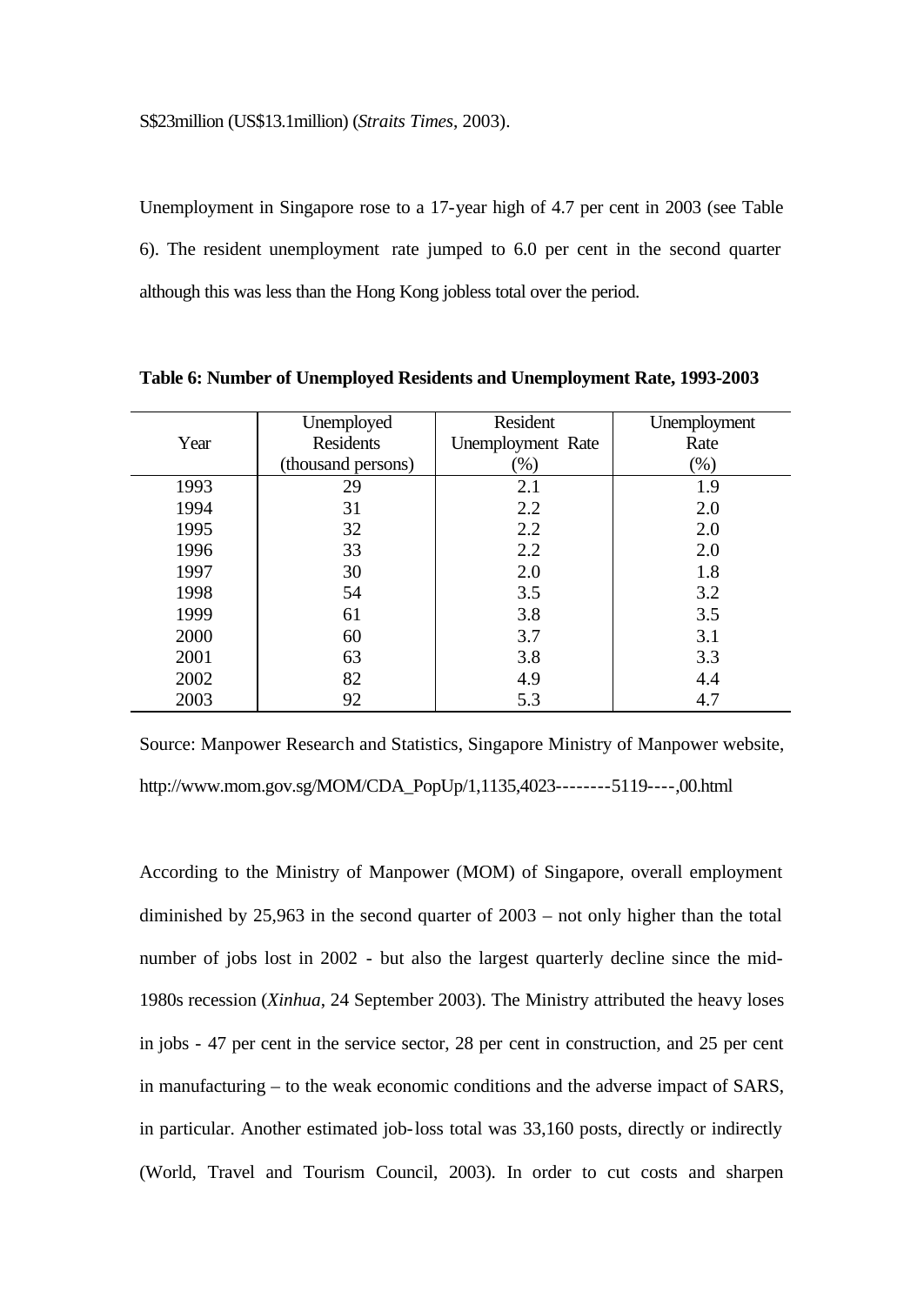competitiveness, big corporations like Singapore Airlines (SIA) and PSA Corporation (one of the world's leading port operators) where retrenchment had never been heard for more than two decades, started to lay off employees (ibid). SIA's subsidiary, *SilkAir* (flying mainly regional routes), suspended 35 weekly flights, about 25 per cent of its capacity, and terminated the contracts of eight expatriate pilots (Henderson, 2003). The restructuring and privatisation of the Housing Development Board (HDB) brought on the deletion of another 2,600 jobs. About 9,500 workers were laid off in the first six months of 2003 (*Xinhua*, 24 September 2003). Unlike previous retrenchments that only affected blue-collar workers, white-collar employees were also affected by the SARS crisis. The resident unemployment rate increased to 5.3 per cent, mostly reflecting the adverse impact of the spread of SARS since mid March 2003, compounded by structural unemployment as high value-added investments are capital-intensive, not labour-intensive, and as factory jobs continued to relocate to China and other cheaper manufacturing destination (*The Asian Wall Street Journal*, 3 November 2003). Disentangling these multiple economic factors, is of course, very difficult but it is clear that SARS seriously aggravated both cyclical and structural factors already operative (Interviews, 2003).

## **Discussion and Evaluation**

We now turn to a discussion and evaluation of the economic and HRM impact of SARS on Singapore, specifically focusing on its hotel sector.

We will discuss the evidence we have collected in terms of the set of hypotheses we adumbrated earlier. Taking each hypothesis in turn, to recapitulate, we posited that:-

*(i) The greater the adverse impact of SARS on the Singapore economy, the*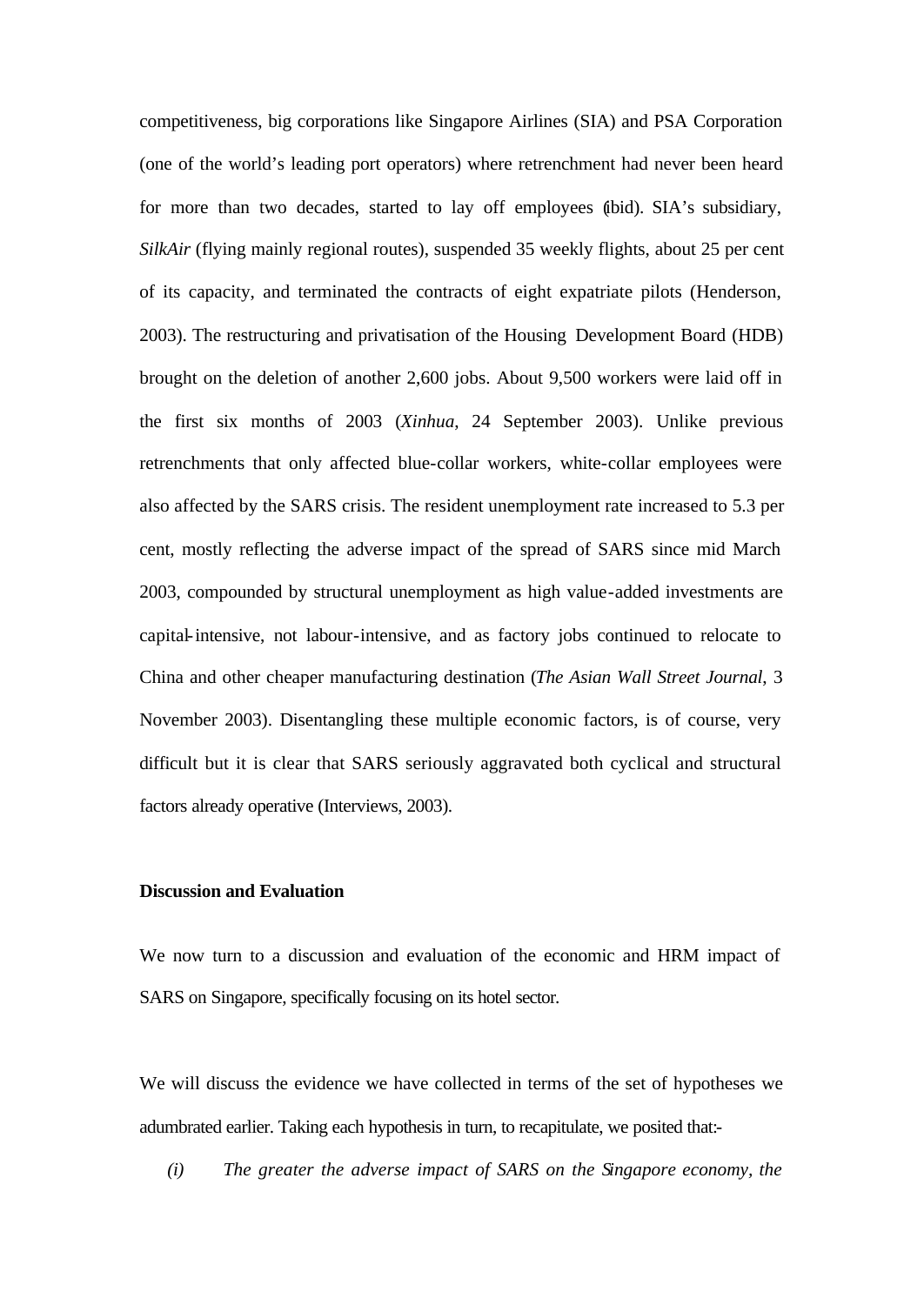*greater will be the negative impact on the service sector and specifically on the hotel industry.*

Figure 3 shows the impact of SARS on the output of services in Singapore. The imported cases of SARS in Singapore started in late February and March 2003, and the WHO global alert was issued on 12 March 3003. These led to a fall in the percentage change of the GDP in the service sector over the corresponding period in 2002 (see Figure 3).

**Figure 3: Percentage Change of GDP of Services Producing Industries over Corresponding Period of Previous Year, 2003 (Unit: percentage)**



Source: *Economic Survey of Singapore 2003*, Singapore Department of Statistics website.

As seen in Figure 4, the number of tourist arrivals drastically declined since the travel advice was issued by the *World Health Organization* (WHO press release, 12 March 2003). The number of visitor arrivals, from the first quarter of 2003 to the second quarter dropped significantly from 1,815,100 to 698,000 (see Table 7). Hong Kong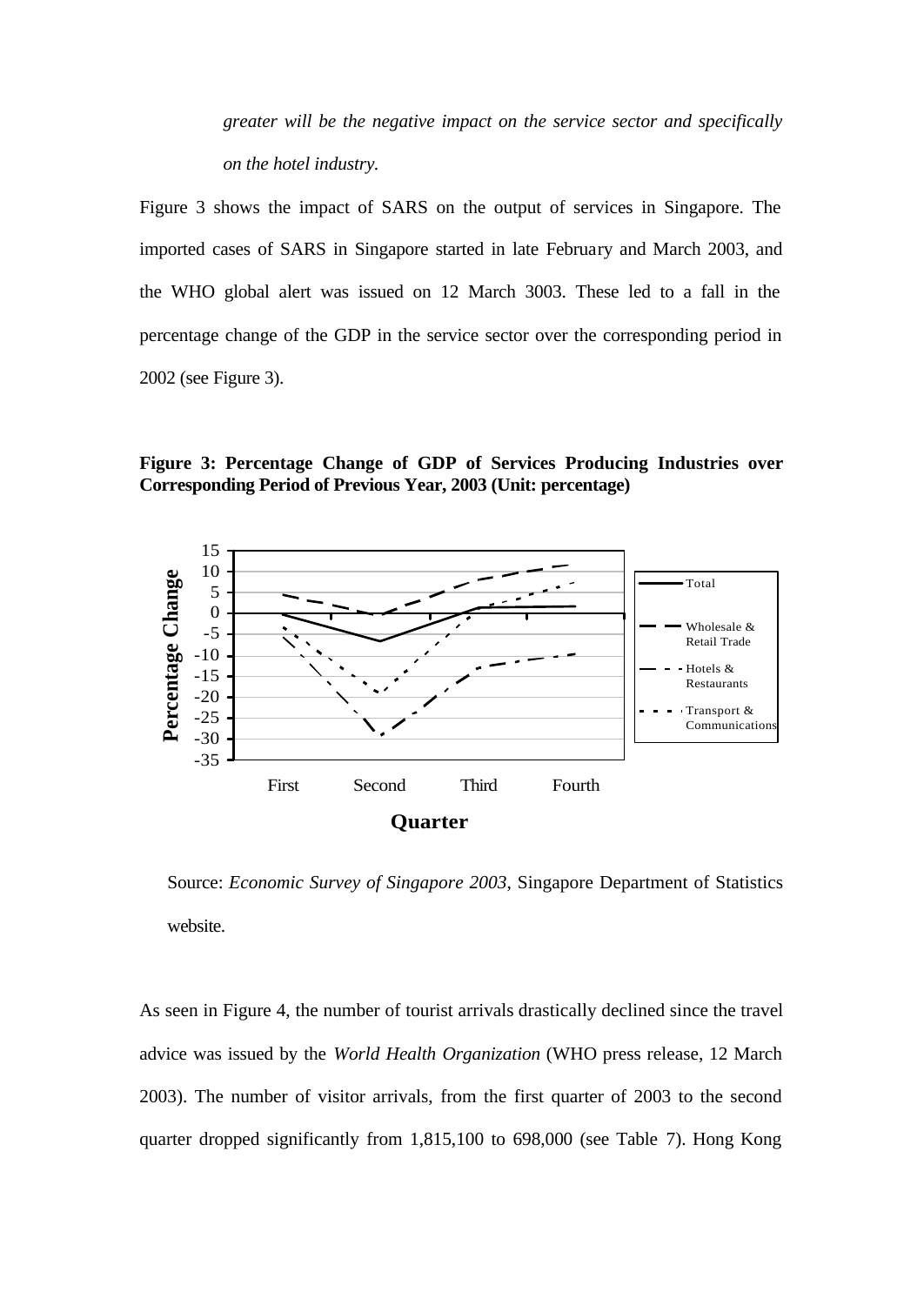also experienced a broadly comparable decline in tourist numbers.



**Figure 4: Percentage Change of Total Visitor Arrivals over Corresponding Period of Previous Year, 2003 (Unit: percentage)**

Source: Research and Statistical Information, Singapore Tourism Board website, http://app.stb.com.sg/asp/tou/tou02.asp#VS

**Table 7: Visitor Arrivals, 2003 (Unit: thousand persons)**

| Quarter      | Total  | Asia   | Oceania | Europe | America | Africa | Others |
|--------------|--------|--------|---------|--------|---------|--------|--------|
| First        | ,815.1 | .264.6 | 130.3   | 300.7  | 102.1   | 17.3   | 0.2    |
| Second       | 698.0  | 494.4  | 58.4    | 106.7  | 32.2    | 6.1    | 0.2    |
| <b>Third</b> | ,700.0 | 243.7  | 143.1   | 212.0  | 84.3    | 16.8   | 0.1    |
| Fourth       | .913.5 | .397.8 | 143.8   | 257.6  | 96.1    | 18.1   |        |

Source: Research and Statistical Information, Singapore Tourism Board website, http://app.stb.com.sg/asp/tou/tou02.asp#VS

There had already been a marked slowdown in the growth rate of international tourism by the 1990s, affected by the Asian financial crisis at the end of the decade and the September 11, 2001 terrorist attacks in the US. Despite the bombings on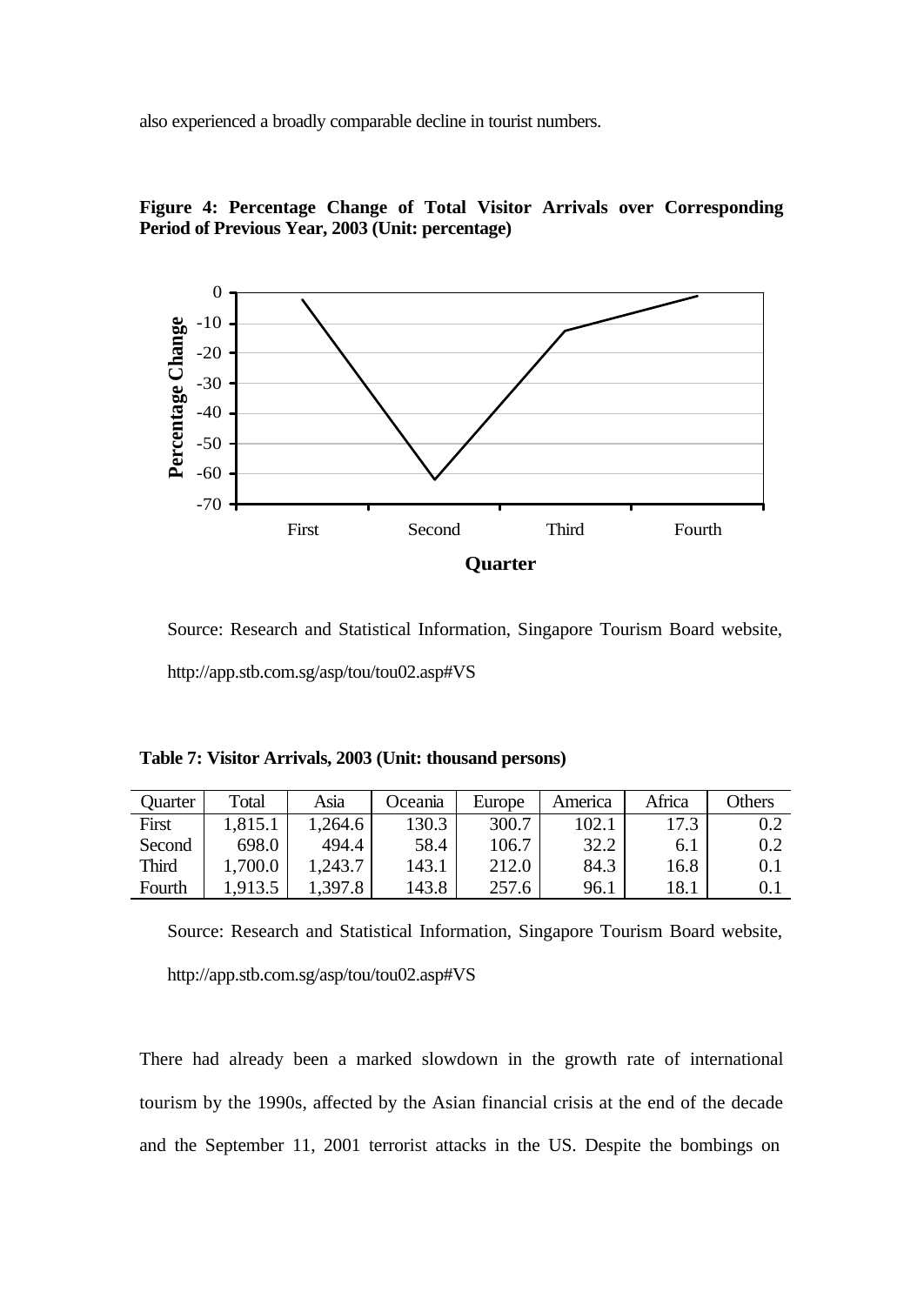Indonesian island of Bali in 2002, which raised questions about security throughout Southeast Asia, recovery seemed under way as there were more than 7.5 million visitors. The uncertainties relating both to Middle East tensions and SARS, dominated expectations and over time these were made worse by the onset of the epidemic being totally unexpected (see Table 8).

| Year | Total   | Asia    | <b>Oceania</b> | Europe  | America | Africa | Others |
|------|---------|---------|----------------|---------|---------|--------|--------|
| 1998 | 6,242.2 | 4,223.8 | 519.8          | 982.7   | 425.4   | 79.1   | 11.3   |
| 1999 | 6,958.2 | 4,797.3 | 564.5          | 1,050.0 | 444.3   | 90.2   | 12.0   |
| 2000 | 7,691.4 | 5,320.8 | 616.6          | 1,127.9 | 483.0   | 99.5   | 43.7   |
| 2001 | 7,522.2 | 5,224.1 | 656.5          | 1,114.6 | 433.6   | 88.0   | 5.4    |
| 2002 | 7,567.1 | 5,326.7 | 644.1          | 1,101.9 | 416.4   | 72.8   | 5.2    |
| 2003 | 6,126.6 | 4,400.5 | 475.5          | 877.3   | 314.7   | 58.3   | 0.2    |

Source: Research and Statistical Information, Singapore Tourism Board website, http://app.stb.com.sg/asp/tou/tou02.asp#VS

The average hotel occupancy rates, average room rates, hotel room revenue and food and beverage revenue recorded dramatic falls, when compared to 2002 (see Figure 5). The hotel occupancy rate plummeted from 72 per cent to 42 per cent within a quarter (see Table 9). The *volatility*, as well as *vulnerability*, of such indices speaks for itself.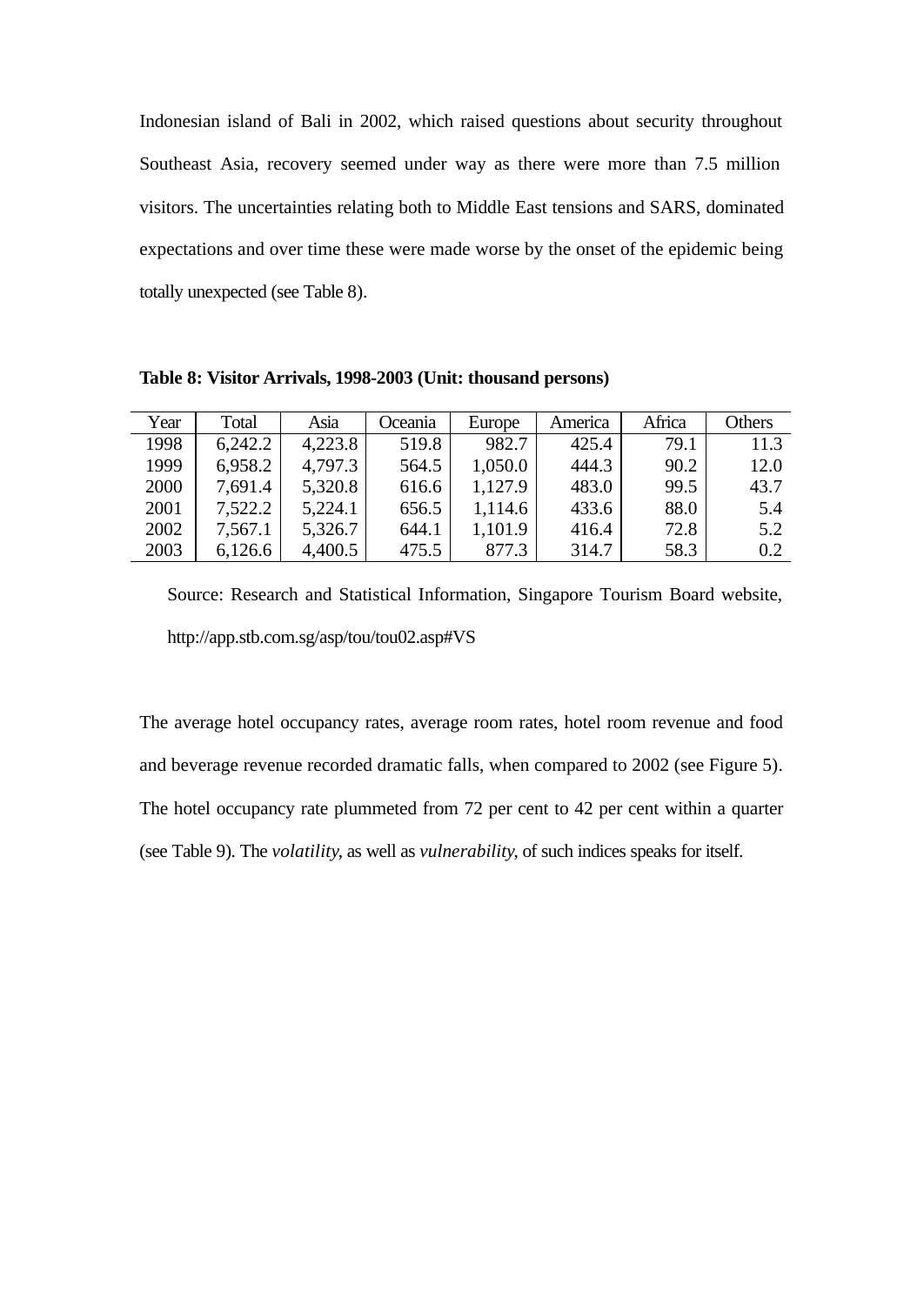**Figure 5: Percentage Change of Hotel Statistics over Corresponding Period of Previous Year, 2003 (Unit: percentage)**



Source: *Economic Survey of Singapore 2003*, Singapore Department of Statistics website.

|              | Average               | Average   | <b>Hotel Room</b> | Food & Beverage |
|--------------|-----------------------|-----------|-------------------|-----------------|
|              | <b>Occupancy Rate</b> | Room Rate | Revenue           | Revenue         |
| Quarter      | $(\%)$                | (S\$)     | (million S\$)     | (million S\$)   |
| First        | 72.0                  | 121.5     | 221.7             | 374.3           |
| Second       | 42.1                  | 106.7     | 92.6              | 284.8           |
| <b>Third</b> | 73.6                  | 107.3     | 191.8             | 357.7           |
| Fourth       | 76.9                  | 117.4     | 220.2             | 399.6           |

**Table 9: Hotel Statistics, First – Fourth Quarter 2003**

Source: *Economic Survey of Singapore 2003*, Singapore Department of Statistics website.

(ii) *The greater the adverse impact of SARS on consumer demand in the Singapore hotel industry, the greater will be the negative impact on the related demand for labour in terms of hotel employees in specific hotel groups in the industry.*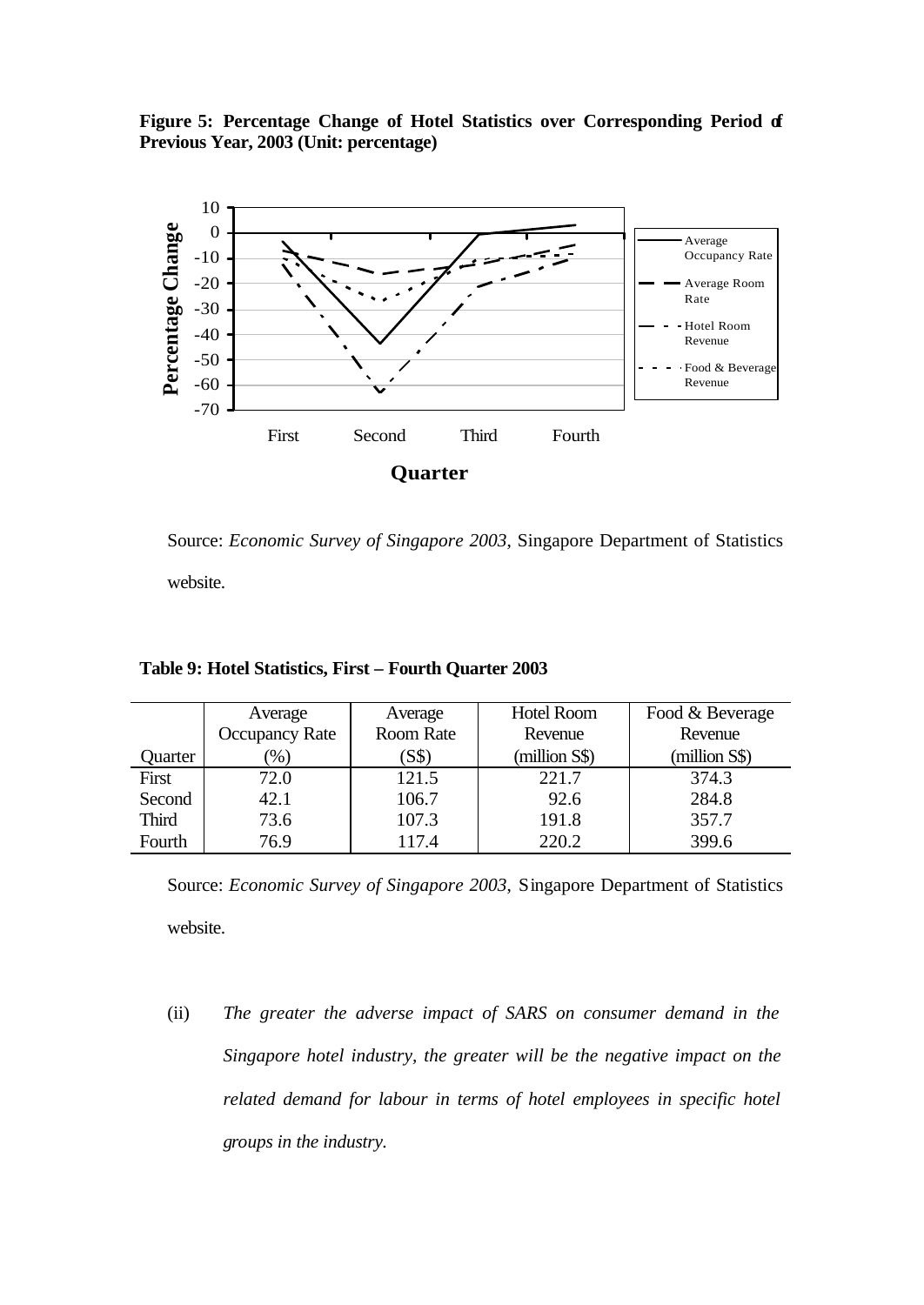To survive in such turbulent environments, hotels in Singapore resorted to various HRM measures to cut costs. This step led to a falling demand for labour. Figure 6 shows the steep plunge in the number of employment in the service sector, in the second quarter in particular.

**Figure 6: Change of Employment in Services Producing Industries over the Previous Period, 2003 (Unit: persons)**



Source: *Economic Survey of Singapore 2003*, Singapore Department of Statistics website.

Table 10 shows a fall in the number of employees working in the industry. There was a decline of 12,100 in employment, with hotels and restaurants suffering the biggest cut of 5,800 employees (see Table 10).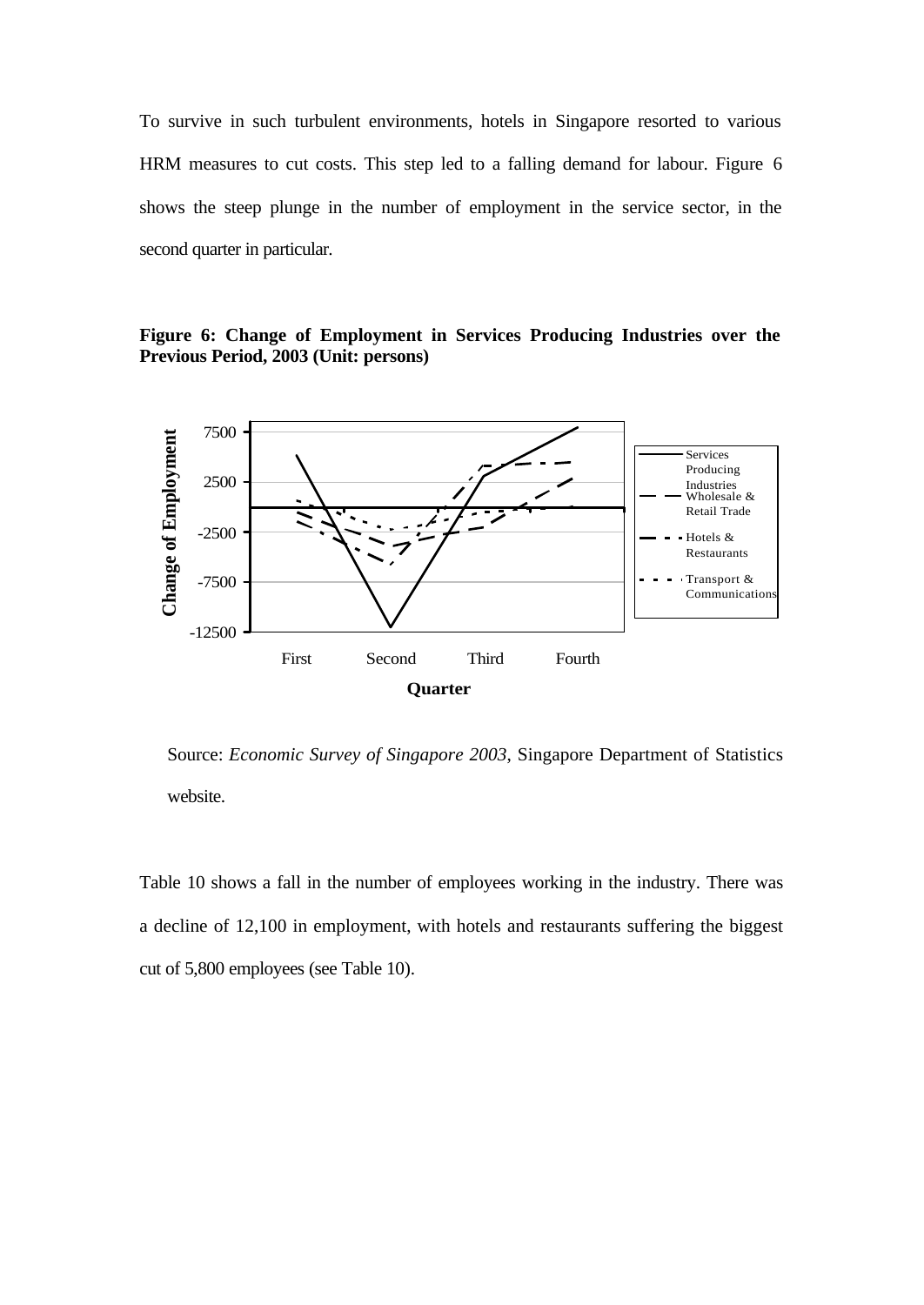|                                  | First             | Second    | <b>Third</b>     | Fourth   |
|----------------------------------|-------------------|-----------|------------------|----------|
| Industry                         | Quarter           | Quarter   | Quarter          | Quarter  |
| Total                            | $-4,100$          | $-26,000$ | 900              | 16,200   |
| Goods Producing Industries       | $-9,200$          | $-13,800$ | $-2,100$         | 4,300    |
| Manufacturing                    | $-2,600$          | $-6,400$  | $\left( \right)$ | 4,100    |
| Construction                     | $-6,500$          | $-7,100$  | $-1,900$         | $-2,000$ |
| Others                           | $-200$            | $-200$    | $-200$           | 2,100    |
| Services Producing Industries    | 5,100             | $-12,100$ | 3,000            | 12,000   |
| Wholesale & Retail Trade         | $-600$            | $-3,900$  | $-2,000$         | 4,200    |
| Hotels & Restaurants             | $-1,400$          | $-5,800$  | 4,100            | 5,100    |
| Transport & Communications       | 600               | $-2,300$  | $-600$           | 900      |
| <b>Financial Services</b>        | 800               | 700       | $-100$           | 900      |
| <b>Business Services</b>         | $\mathbf{\Omega}$ | 1,400     | 700              | $-1,600$ |
| <b>Other Services Industries</b> | 5,700             | $-2,100$  | 1,000            | 2,500    |

**Table 10: Changes of Employment over the Previous Period, 2003 (Unit: persons)**

Source: *Economic Survey of Singapore First Quarter 2004*, Singapore Department of Statistics website.

*(iii) The greater the adverse impact on the demand for labour in the Singapore hotel industry, the greater will be the negative impact on the labour-market in terms of the HRM implications such as lay-offs and redundancy among hotel employees in specific hotel groups in the industry.*

Between March and June 2003, many business sectors in Singapore had been adversely affected. Starting from the outbreak of SARS and the issue of global advisory warning by the World Health Organization on Singapore, businesses related to tourism - including airlines, hotels, retail, restaurants - had seen a fall in demand. With regard to air transport, Singapore Airlines (SIA) cancelled approximately 30 per cent of its weekly timetable (Henderson, 2003). Tourists from all over the world had postponed or cut out their visits to Singapore.

We now go on to discuss the Human Resource Management (HRM) implications of the changing labour demand and labour supply consequences noted above (see Figure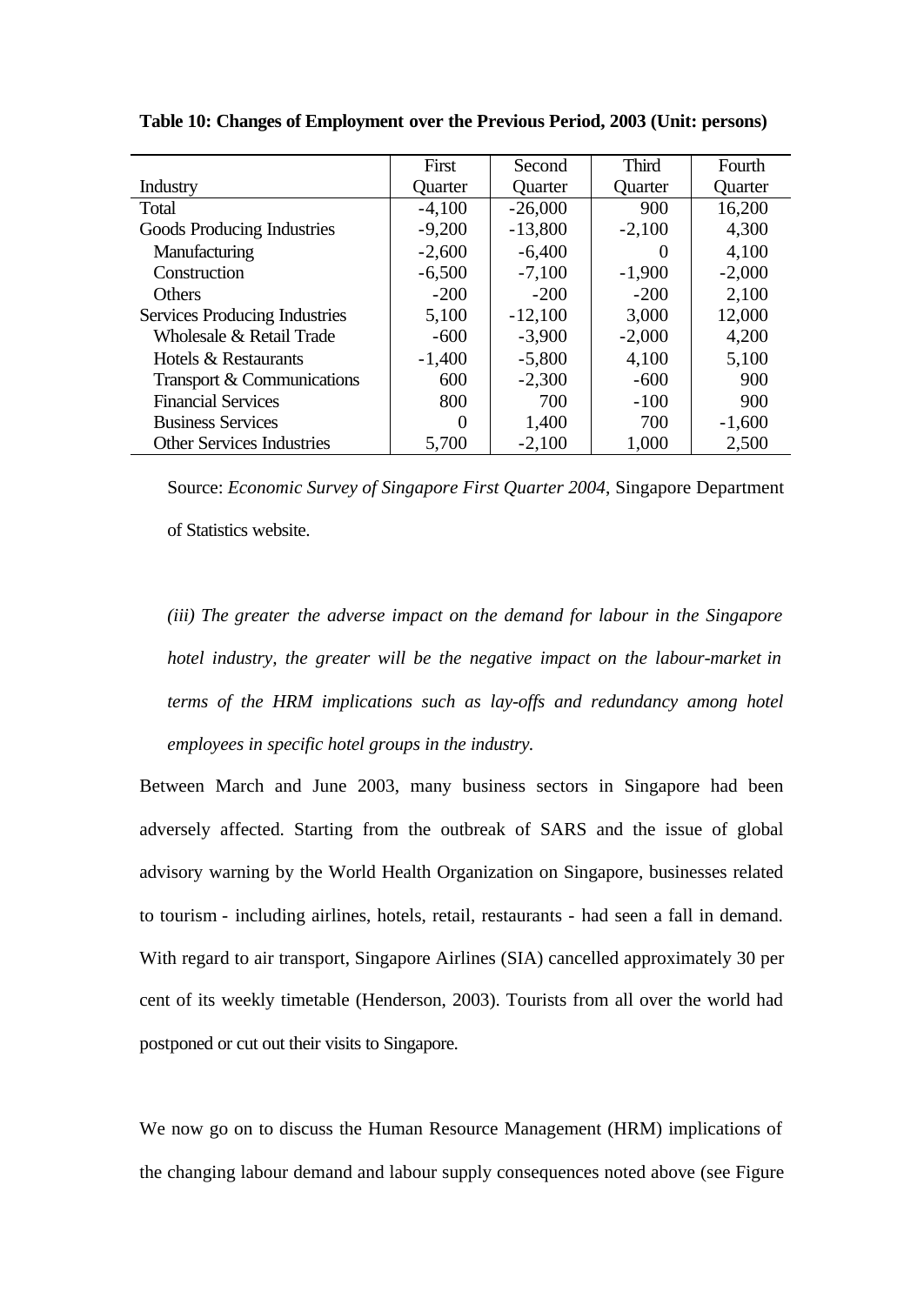

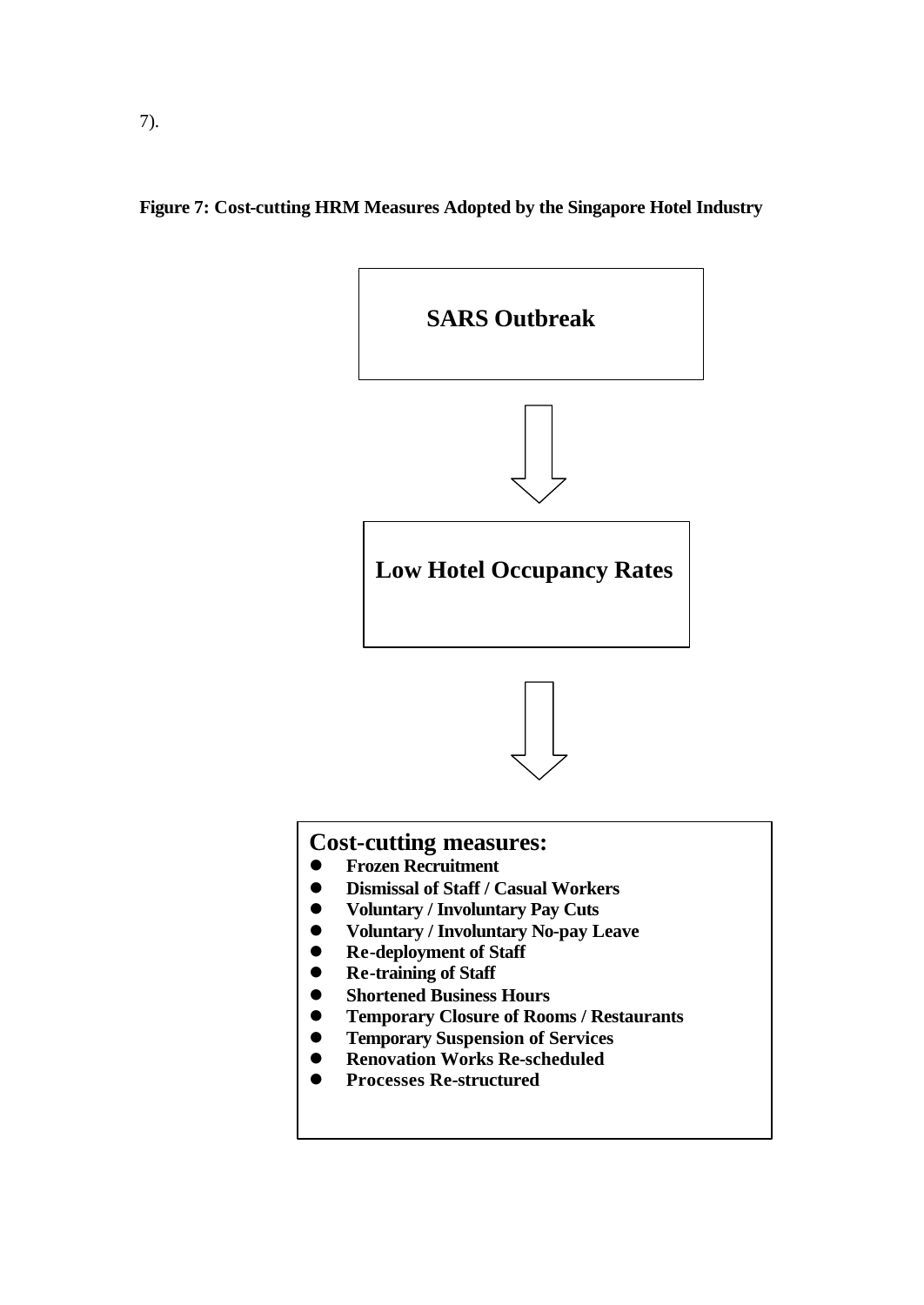In order to cut costs and sharpen competitiveness, the HRM departments of big corporations like those of Singapore Airlines (SIA) and PSA Corporation, one of the world's leading port-operators, where retrenchment had never been heard of for more than two decades, started to lay- off employees. Notably, SIA suffered from a deficit of over US\$200 million as at June 2003, and decided to lay off 414 employees, of which 129 were ground-staff (*Wen Wei Pao*, 20 June 2003). The Housing Development Board (HDB) cut another 2,600 jobs. About 9,500 workers were laid off in the first six months of 2003, bringing the total number of jobless to some 102,000 (*China Daily*, 24 September 2003). Among them, around 25,000 had remained unemployed for at least six months. Unlike previous retrenchments, not only bluecollar workers' jobs had been affected, but also white-collar employees' (Interviews, 2003). The Singapore government embarked on a series of initiatives to help laid-off workers, including retraining. The government launched the new Workforce Development Agency (WDA) and gave a second phase of cash injection of S\$280 million (US\$160 million) to a Skills Redevelopment Programme to help co-fund the retraining of workers (ibid).

At the organizational level, the HRM consequences were severe, as our on-site interviews revealed. Hotels froze recruitment and overtime, dismissed casual workers and cut pay at every level (Henderson, 2003). A HR manager from a logistics firm, who declined to be named, said that the sectors likely to face wage-cuts were likely to be hotels, as well as recreation and travel (Interview, 2003). The cuts were expected to range from 2 to 15 per cent (*Strait Times*, 2003e). According to a survey of 272 companies polled in May 2003 by the Singapore Human Resource Institute and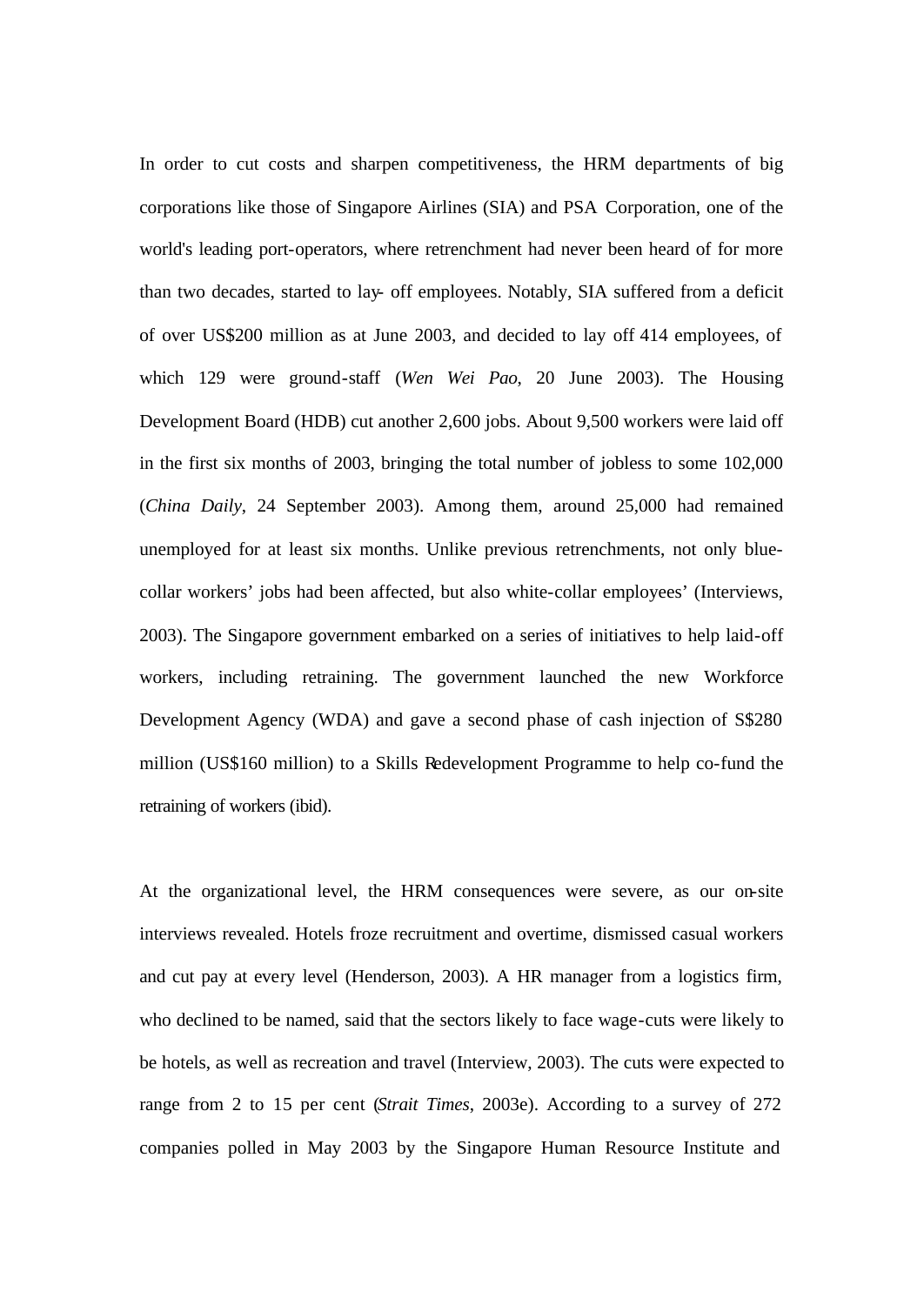Remuneration Data Specialists, variable bonuses, excluding the annual wage supplement, would dip from 1.4 months a year ago to 1.3 months (ibid). The survey also found that eight in 10 firms supported the National Wages Council guidelines that SARS-hit companies cut wages, and urged wage reforms to more flexible pay systems. With regard to air transport, SIA's cabin crew employees were instructed to take several days' unpaid leave every two months until 2004 and over 200 trainees were released. A similar arrangement for cockpit crew became an issue for negotiation, after resistance from the pilots' union (ibid). Senior management took salary cuts of 22.2 per cent to 27.5 per cent (Interviews, 2003).

Even government ministers, whose monthly pay was reduced by ten per cent in November 2001, had their wages frozen further for another year until December 2003 (*Business Times*, 2003). The then Deputy Prime Minister and Finance Minister, *Lee Hsien Long*, told the Parliament in his May Day Rally speech that 'when all have to take bitter medicine, we must start at the top' (ibid).

The implications for training were also evident, as our interviewing made clear. Staff were asked to go on unpaid leave, retrained and redeployed where appropriate. The SARS Relief Tourism Training Assistance grant scheme, which was part of the government's S\$230 million relief package, trained nearly 1,000 workers in the tourism sector in just three weeks in May 2003 (*Straits Times*, 2003d). There were 104 approved courses for the scheme, ranging from making sauces to hotel law and security. Most of the retrainees were rank and file workers like chambermaids, tour guides and event organizers; most of these were schooled up to the secondary school level and had limited skills at best. According to the deputy director of the Manpower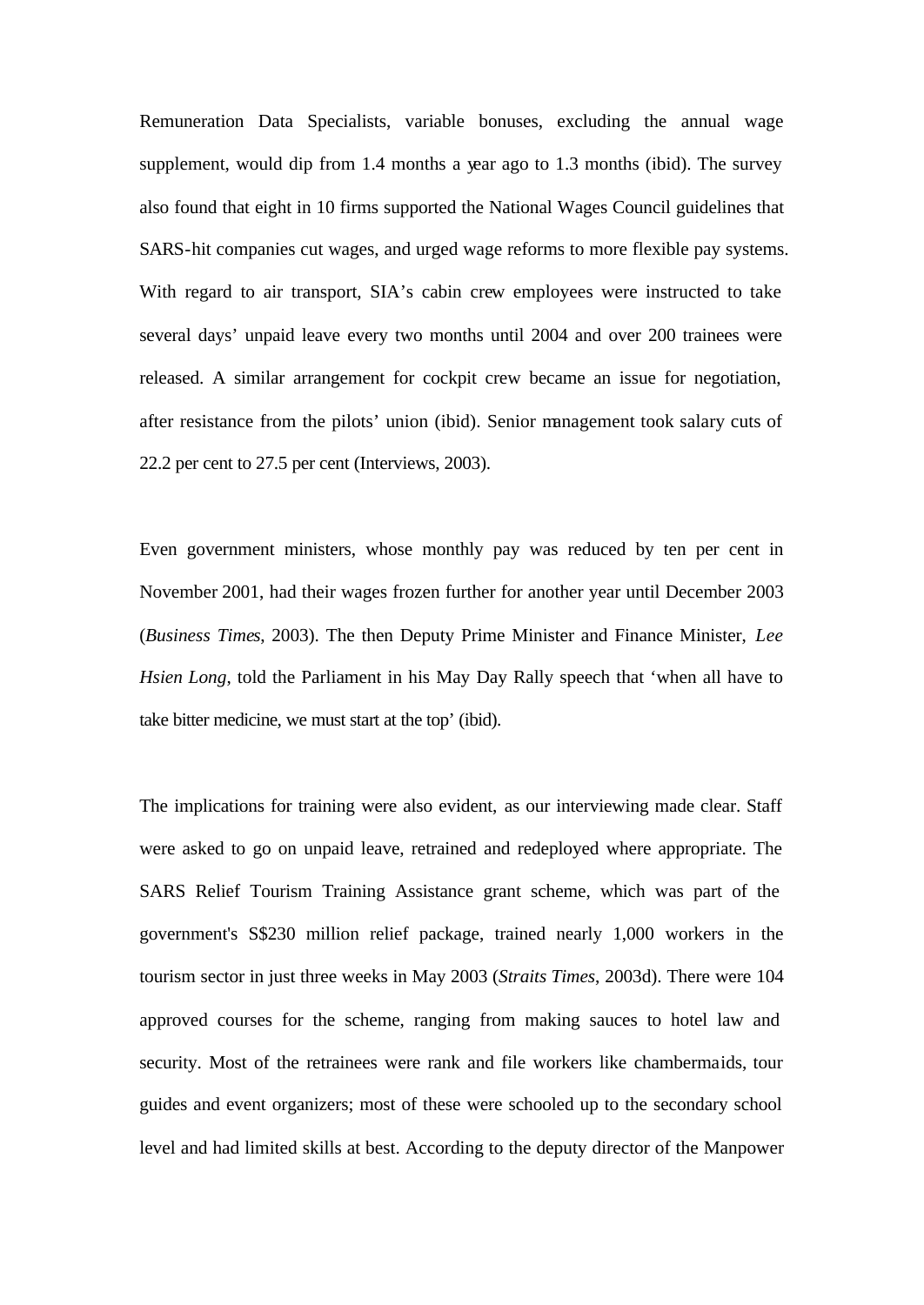Ministry's (MOM) labour market development division, resistance to training had been a 'big issue' in the tourism sector for many years. A café hostess, aged 48 who had worked at the *Grand Hyatt Hotel* for 31 years, remarked after taking a two-week refresher course on the food and beverage industry that 'this is the first time I've been able to train for two weeks at a stretch, because we now have so few guests' (ibid). A restaurant manager of the *Raffles Hotel* was trained for a totally different job – as a concierge, but he said that 'it will help me a lot as I have patrons who ask me for recommendations on entertainment or places of interest here'. Under the new grant scheme, the government paid an employer S\$6.90 an hour for every worker aged 40 or older sent for training; it also paid the course fees. For a younger worker, the government would pay his employer S\$6.50 an hour and 90 per cent of the course fees. Such arrangements resulted from negotiations among the MOM, the Singapore Tourism Board, the National Trades Union Congress and other stakeholders in April 2003. The chairman of the Association of Singapore Attractions informed that they had 'set aside S\$30,000 to pay the remaining ten per cent of course fees not subsidized by the grant' as their members' main problem was cash-flow (Interviews, 2003).

At the height of the outbreak, the *Shangri-La Rasa Sentosa* resort had its sales staff double as banquet waiters, so as to cut down on its part-time labour costs (*Wall Street Journal*, 5 June 2003). To boost the morale of staff who sat idle for much of the day, the hotel organized inter-departmental volleyball games every afternoon on the beach (ibid).

A few hotels offered steep discounts to encourage consumer spending ( and boost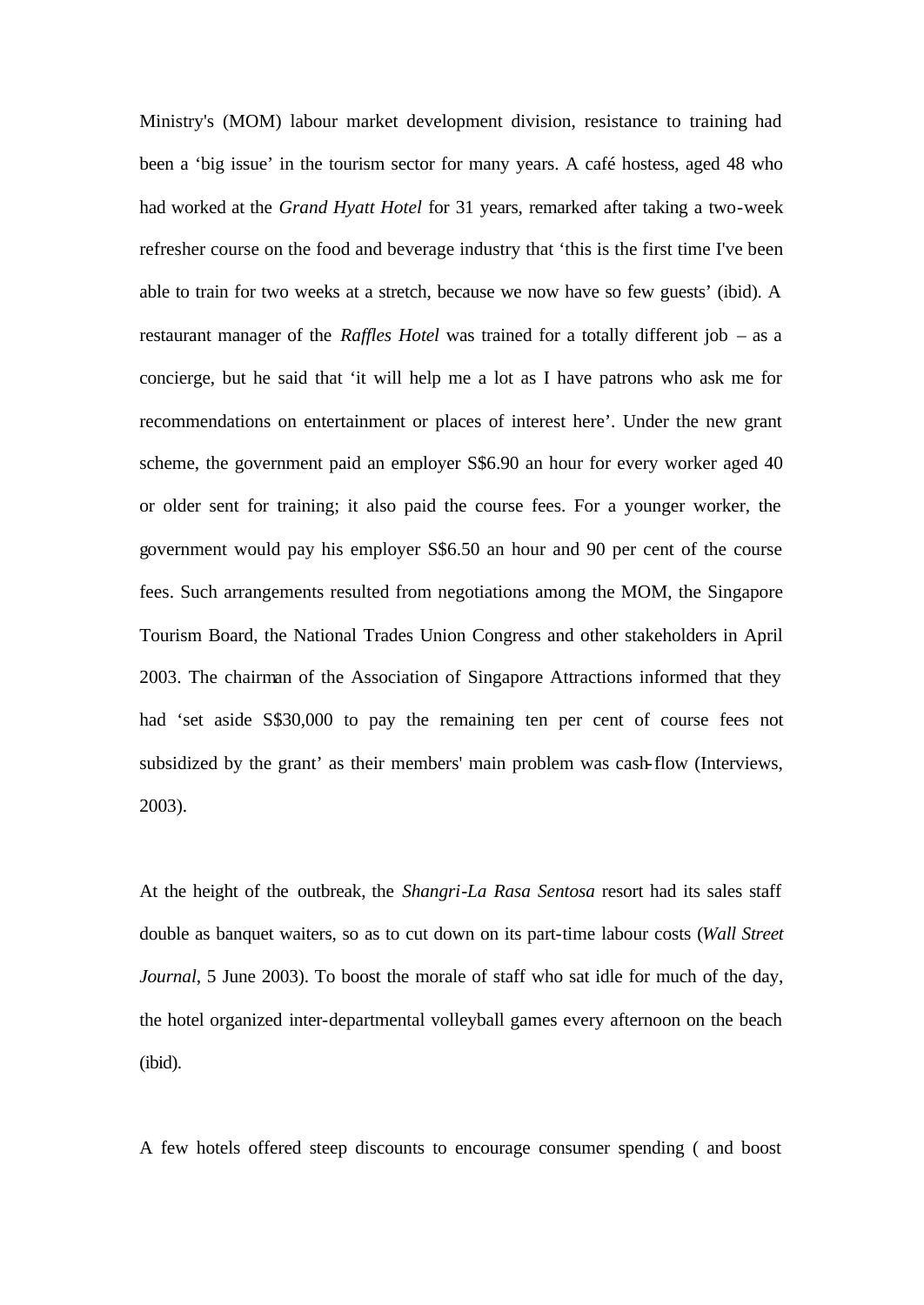employment) when SARS was at its worst. Raffles International offered two nights for the price of one at its Singapore properties – the *Plaza*, *Swissotel* and *Merchant Court* – in April and May to Singaporeans. Other packages included lessons in dancing, financial management and cookery in the hotel kitchens (*Straits Times*, 2003b). In order to stimulate interest, one hotel opened all its rooms for a free night's stay to locals prepared to queue for 24 hours (*Straits Times*, 2003c).

Some hotels offered low rates through packages put together with airlines. For example, SIA passengers got 50 per cent discounts at a number of *Raffles Group* hotels in Singapore; and SIA offered a US\$579 'Singapore Plus' package that included airfare to Singapore from New York, San Francisco or Los Angeles and three nights at a five-star lodging with transfers, breakfast and some tours (*USA Today*, 20 June 2003).

# **Concluding Remarks**

It is clear that the impact of SARS on the Singapore economy and specifically the hotel industry may be seen as relatively *negative in the time-period in question.* Both the quantitative, as well as the qualitative, data we have gathered, points in this direction, although we must be cautious to over-generalize. The HRM implications, as set out in our hypotheses, were confirmed, both in a conceptual as well as in an empirical framework, as both immediate and direct, as can be seen from our findings.

As the economy revived by mid-2003, it was thought that recovery in service-sector jobs above all, in industries like hotels, both in low- as well as high-valued added products and services would compensate for earlier job losses. The SARS epidemic of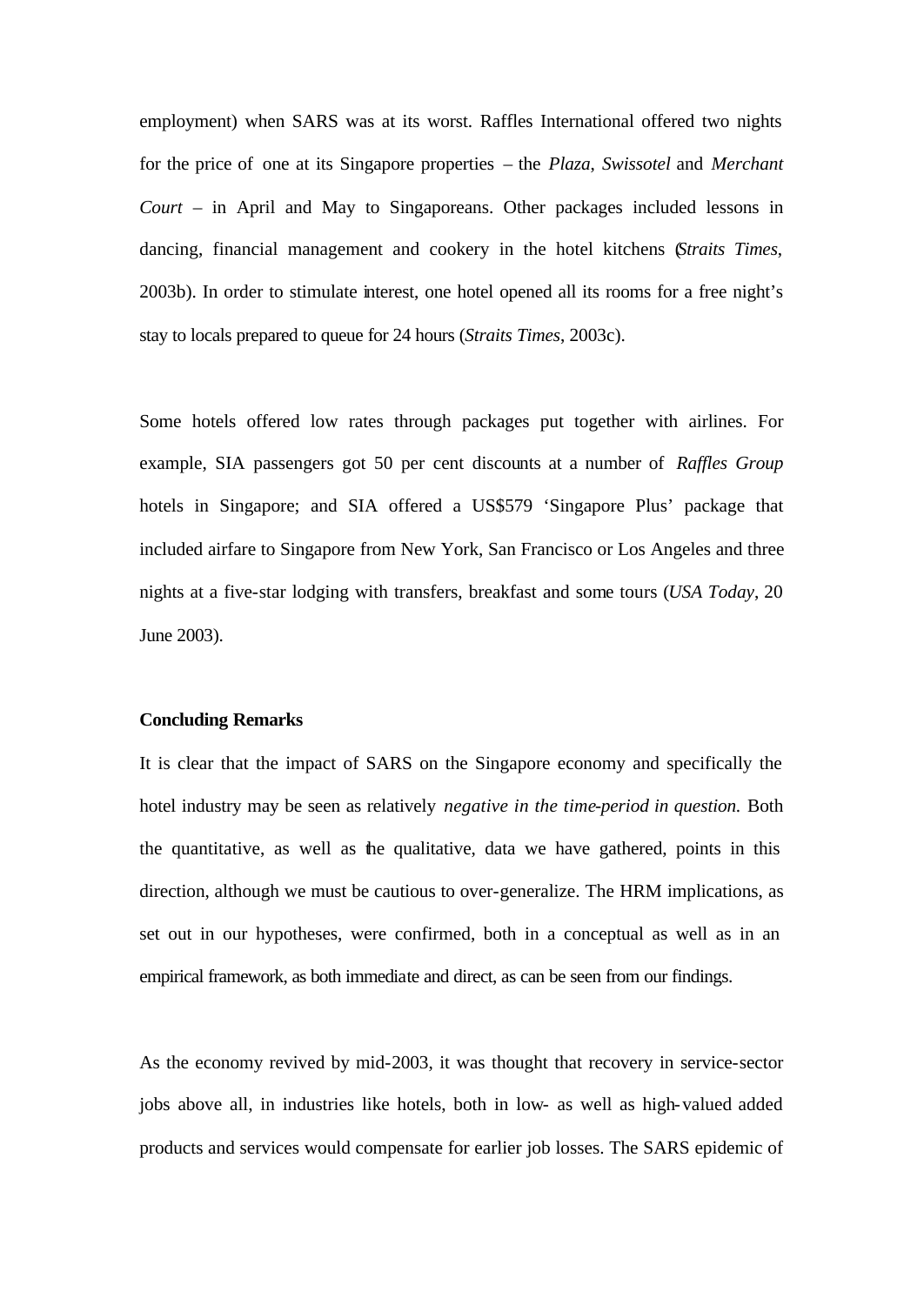early and mid-2003 has no doubt been a sharp reminder to both Hong Kong and Singapore, both *Nanyang* city-state economies, of their economic vulnerability. The Chinese mainland case was somewhat different, given the lower weighting of the service-sector in that economy. Today, there is less of a major 'crisis of confidence' but spirits remain low as the economy slowly recovers and the labour-market still remains fragile.

The Singapore economy, given its market-oriented flexibility (see Hampden-Turner, 2003: 173-176) fortunately recovered fairly quickly. The stock-market index jumped to around half as much again it had been at the beginning of the year (see Figure 8).



**Figure 8: Straits Times Index, January 2003 – December 2003**

Source: Monetary Authority of Singapore website,

https://secure.mas.gov.sg/frames/msb/msbIndexpage.html

Growth of the Singapore economy rose by 12.5 per cent in the second quarter of 2004. During the quarter, growth of external demand rose by 26.3 per cent – exports of both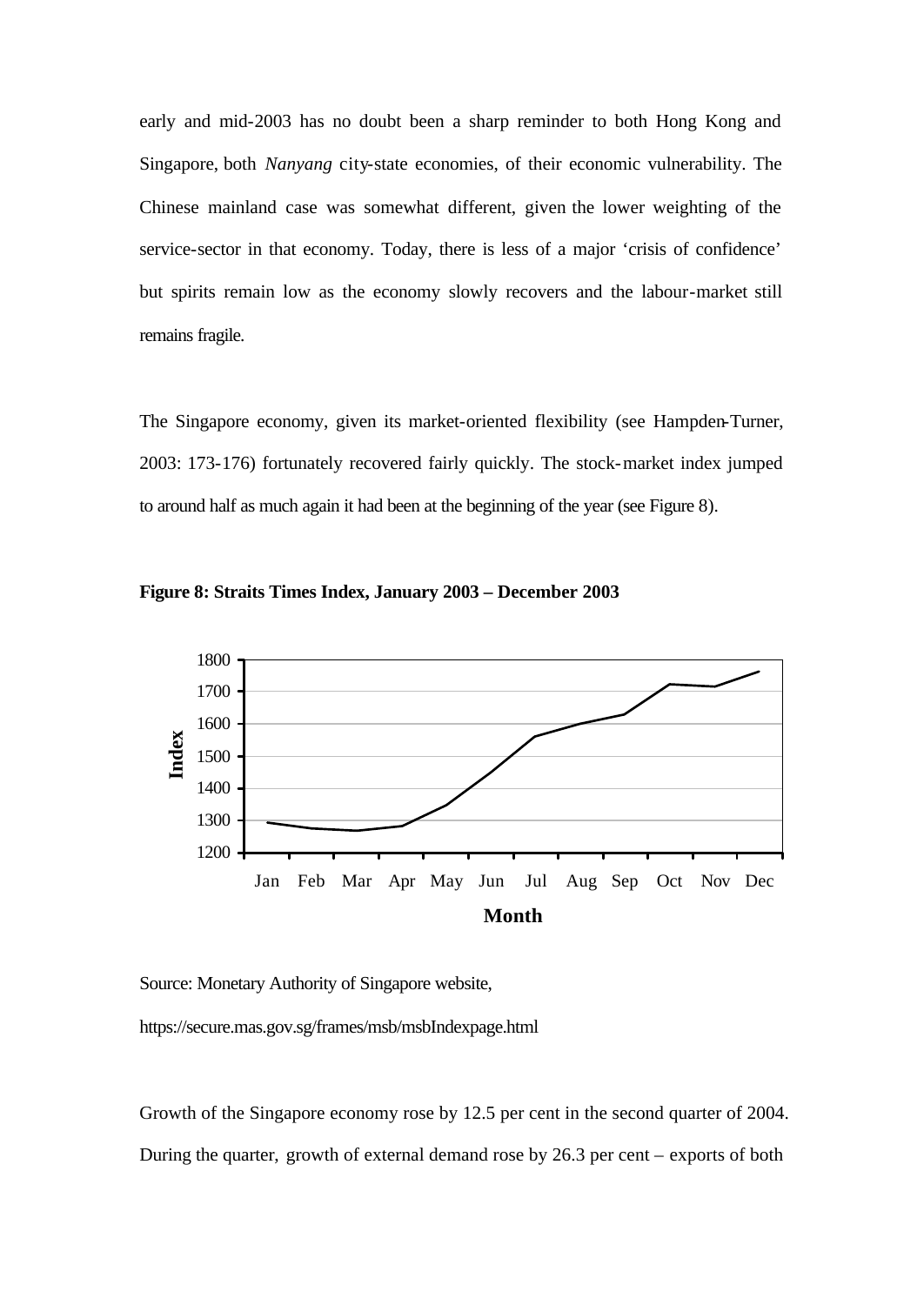goods and services rose significantly – reflecting the impact of increased visitor arrivals on receipts from travel and transportation services (Ministry of Trade and Finance, 2004). Tourism helped the economy to recover in the second half of 2003. The hotel sector ultimately recovered as the year unfolded.

 The hotels and restaurants sector registered a 37.6 per cent gain in output during the second quarter of 2004, compared to 3.1 per cent in the first quarter of 2004 (ibid). This boost mainly reflected the impact of SARS on activity in 2003. However a number of concerns remained, among them *structural* problems. Compared to the second quarter of 2002, the sector showed a decline of 3.0 per cent. Although the average hotel occupancy rate remained well supported by strong visitor arrivals, which grew by 9.2 per cent when compared to the second quarter of 2002, lower room rates depressed hotel room revenue in the quarter (ibid). Even though total employment rose by 10,400 in the second quarter of 2004, it was a smaller number than the 13,700 gained in the previous quarter. The decline reflected the lower increase of 6,700 jobs in the service sector, compared with 11,400 in the first quarter of 2004. During the quarter, a smaller number of retrenchments of 1,900, compared with 2,962 in the first quarter of 2004 contributed to higher total employment. Despite the increase in total employment, the seasonally adjusted unemployment rate remained stable at 4.5 per cent, unchanged since December 2003 (ibid).

We can nonetheless posit that the SARS effect had a relatively negative impact on the economy and human resources, with both employment and psychological consequences that may have medium- even long-term implications, as in the case of Hong Kong. If it was thought that the expansion of service-employment, such as in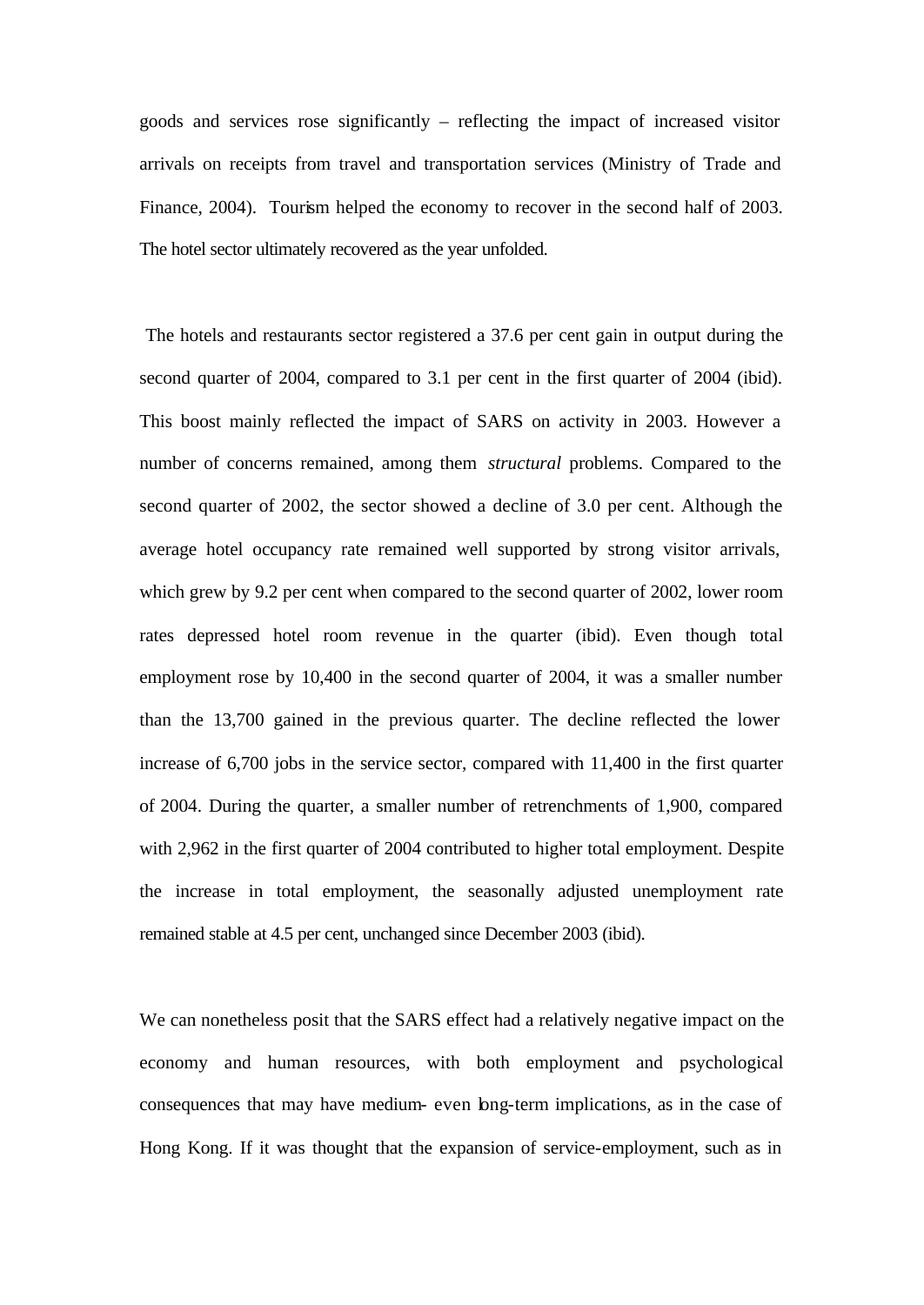the hotel sector or any other, would create a positive and stable employment equilibrium and compensate for the earlier loss of manufacturing jobs, the Singapore, like the Hong Kong, authorities may have to re-consider their long-term economic strategy and continually be on their guard against unforeseen circumstances. In today's globalised economy (see Warner, 2002), *exogenous* shocks may affect labourdemand within weeks, and the HRM implications may be felt almost as rapidly and no-one can accurately predict the co-efficient of vulnerability.

## **References**

- Asian Development Bank, *Action Plan to Address Outbreak of Severe Acute Respiratory Syndrome (SARS) in Asia and the Pacific*, May 2003.
- Belau, Dirk (2003) New Threats to Employment in the Travel and Tourism Industry 2003, ILO Report, Geneva: ILO.
- Briggs, Asa. (1961) 'Cholera and Society in the Nineteenth Century', *Past and Present: Journal of Historical Studies*, 19, pp. 76-96.
- *Business Times*, 2 May 2003.
- *Business Week*, 28 April 2003.
- *Business Week Online*, 4 March 2003
- *China Daily*, 24 September 2003.
- Cipolla, Carlo M. (1976), *Before the Industrial Revolution; European Society and Economy 1000-1700*, London: Routledge, reprinted 1997.
- Crampton, Thomas (2003), 'Asian Isolation Grows in Response to SARS', *International Herald Tribune*, 10 April.
- Eysenbach, Gunther, (2003) 'SARS and Population Health Technology', *Journal of Medical Internet Research,* 5:2, e14.
- Fan, Emma Xiaoqin, (2003) *SARS: Economic Impacts and Implications*, Asian Development Bank, ERD Policy Brief, series no. 15.
- Floud, Roderick and McCloskey, Deirdre, (1981) *The Economic History of Britain since 1700*, Volume 1, 1700- 1860. Second Edition, reprinted 2000.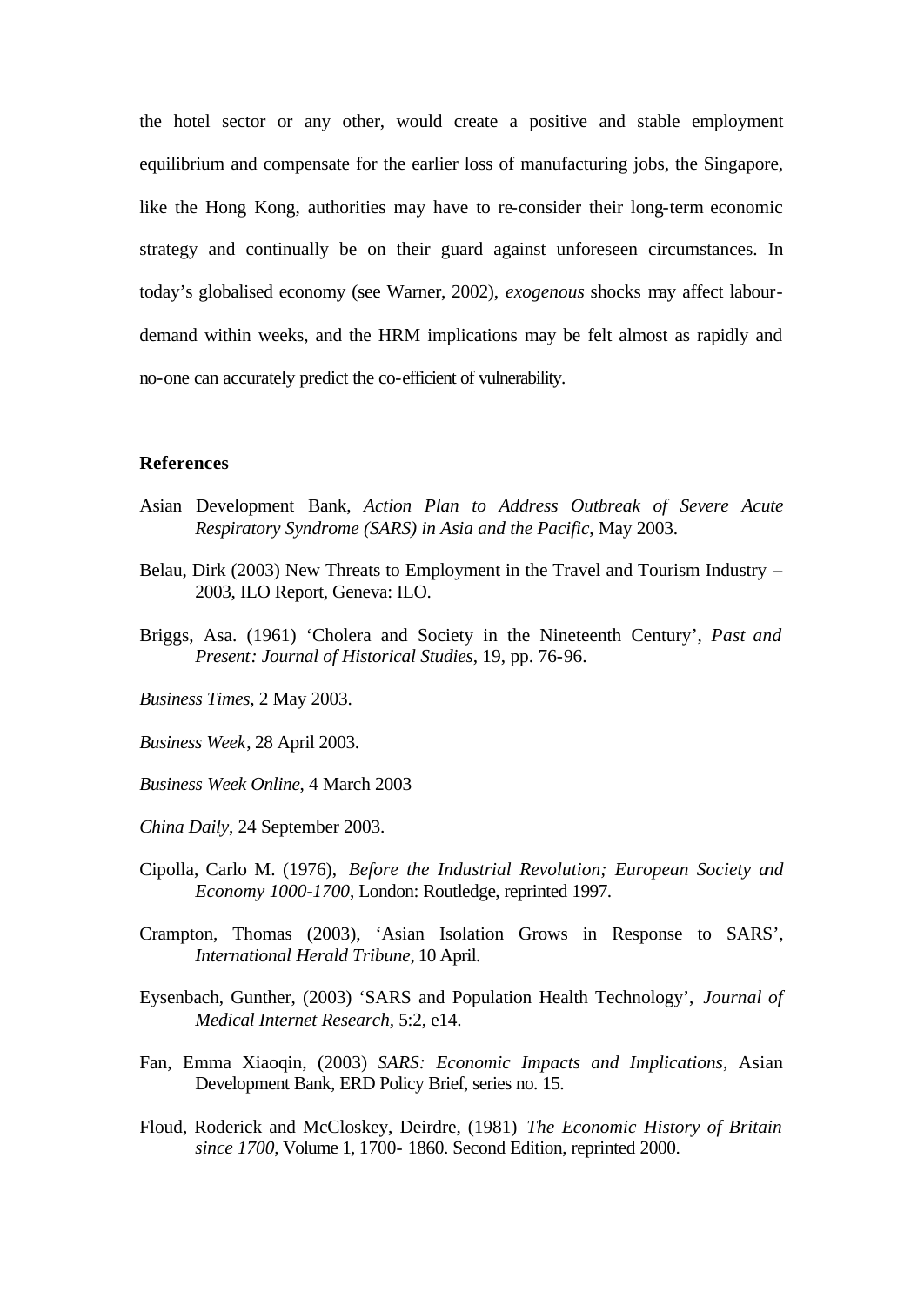- Gerberding, Julie Louise (2003) 'Faster…but Fast Enough? Responding to the Epidemic of Severe Acute Respiratory Syndrome', *New England Journal of Medicine*, 348:20, 2031-0-31.
- Haacker, Marcus, (2002) 'The Economic Consequences of HIV/AIDS in South Africa', IMF Working Paper, WP/02/38.
- Hampden-Turner, Charles (2003) 'Culture and Management in Singapore' in [ed.] M. Warner, *Culture and Management in Asia*, London: RoutledgeCurzon, 171- 186.
- Henderson, Joan, (2003) 'Managing a Health-related Crisis: SARS in Singapore', *Journal of Vacation Marketing*, 10:1, 67-77.
- Huque, Ahmed Shafiqul and Lee, Grace O M, (2000) 'Managing Public Confidence' in Ahmed Shafiqul Huque and Grace O M Lee, *Managing Public Services: Crises and Lessons From Hong Kong*, Aldershot: Ashgate.
- Hsu, L. Y. L. C, Green, J. A, Ang, B, et al., (2003) 'Severe Acute Respiratory Syndrome (SARS) in Singapore: Clinical Features of Index Patient and Initial Contacts', *Emerging Infectious Disease,* 9:6, 713-717.
- Khatri, Naresh (2003) 'HRM in Singapore', in [ed.] Pawan S. Budhwar, *Managing Human Resources in Asia-Pacific*, 221-238.
- Lee, Grace O. M. and Warner, Malcolm, (2005) Epidemics, Labour-Markets and Unemployment: The Impact of SARS on Human Resources Management in the Hong Kong Hotel Industry,' *International Journal of Human Resource Management*, in press.
- Lee, Jong-Wha and McKibbin, Warwick J. (2003) 'Globalization and Disease: The Case of SARS', Paper presented to the Asian Economic Panel Meeting, Tokyo, May 2003.
- Lee, N., Hui, D., Wu, A., et al., (2003) 'A Major Outbreak of Severe Acute Respiratory Syndrome in Hong Kong', *New England Journal of Medicine*, 348:20, 1986-1994.
- *Ming Pao* (various)
- Ministry of Trade and Industry, (2003) *Performance of the Singapore Economy in Second Quarter 2003 and Outlook for 2003*.
- Ministry of Trade and Industry, (2004) *Performance of the Singapore Economy in Second Quarter 2004 and Outlook for 2004 and 2005*.
- Morens, David M., Folkers, Gregory K. and Fauci, Anthony S. (2004) 'The Challenge of Emerging and Re-emerging Infectious Diseases', *Nature*, 430, 242-249.

Poutanen, S. M., Low, D. E, Henry, B., et al., (2003) 'Identification of Severe Acute